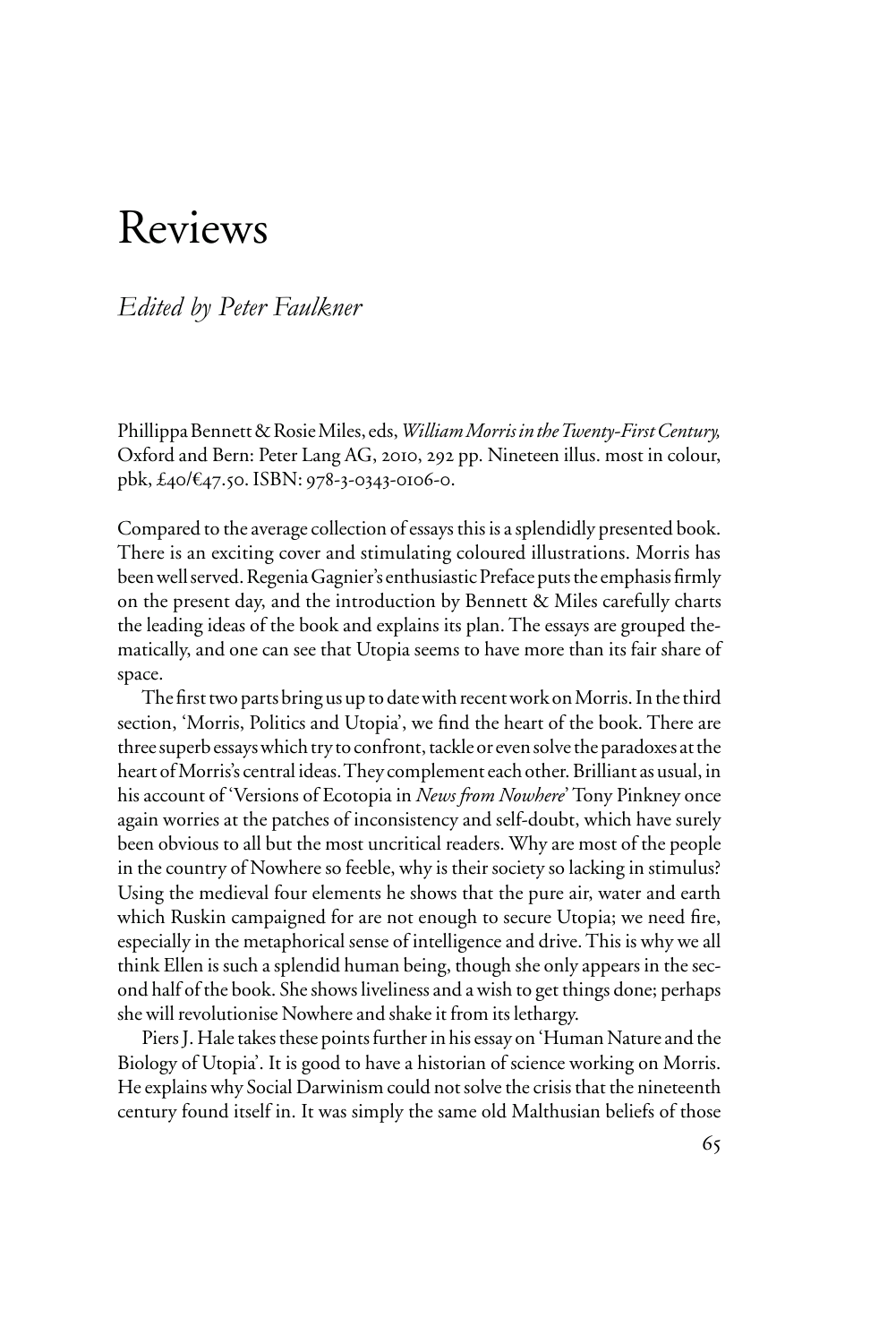who were benefiting from the Industrial Revolution now transferred to biology and then back into social thinking. Only Neo-Lamarckian ideas could transform human beings quickly, and this is seen in Morris's concern to *make* Socialists. He believed that human nature could be changed, but could the new ideas be passed on to our descendants? Hale comments: 'It might seem that the implications of the fact that Morris based his utopia upon what we would now perceive to be an erroneous biology are that we should give up on the possibilities for humanity that he imagined … After all, our own scepticism about the possibility of a radically different future is no less culturally contingent than was Morris's optimism'.

Peter Smith also chooses an impressive topic: 'Attractive Labour and Social Change'. He engages in a grand wrestle with the Ruskinian ideal of manual labour, and Morris's demand for pleasure in work. The inhabitants of Nowhere are fascinated by craftwork as a form of art. Backbreaking manual labour seems to be forgotten, but Smith jerks us forward into the twenty-first century by alerting us to the increasing amount of sweated labour now being undertaken. He notes that Barry King has recently observed how 'in the sweatshops and Enterprise Zones of the Third World, the old disciplines of manual labour have returned with an intensity that recalls the early nineteenth century, rather than the technoutopias of the futurologists'. He concludes by saying of Morris: 'his plea for an ecological approach to socialism seems somehow modestly appropriate when confronted, as we are, by the delusions of mass culture and the neo-liberal view of capitalism as a project without end'.

These three thinkers are bang up to date, and it is refreshing to be allowed an Interlude, which David Mabb entitles 'Hijack: Morris Dialectically'. He points out that Morris thought that interior design would transform everyday life, but that 'today his work is seen as safe and comfortable'. He shows us ten examples of his juxtaposition of Morris's designs with modern life, including some largescale artworks: but the ironies do not always come across. I think that the *Morris Kitsch Archive* is the best illustration of his ideas, but the irony is on us. I saw a garden trowel, hand-painted with flowers, similar to the one in the coloured plate, in an art exhibition which was meant to demonstrate the artist's homage to Morris. However, you could argue that Morris has now become part of popular culture, and that this would be in accordance with his negative attitude towards High Art.

The next section is concerned with literature but is limited to prose texts. Anna Vaninskaya writes on Germania, which is a 'lost area' to most people. A mythic view of the Germanic tribes can be traced back to Tacitus. Morris was therefore following a common view of their history when he wrote *The House of the Wolfings* and *The Roots of the Mountains*. Marx found the social order of the early Germans to have been communistic, and Vaninskaya states that 'the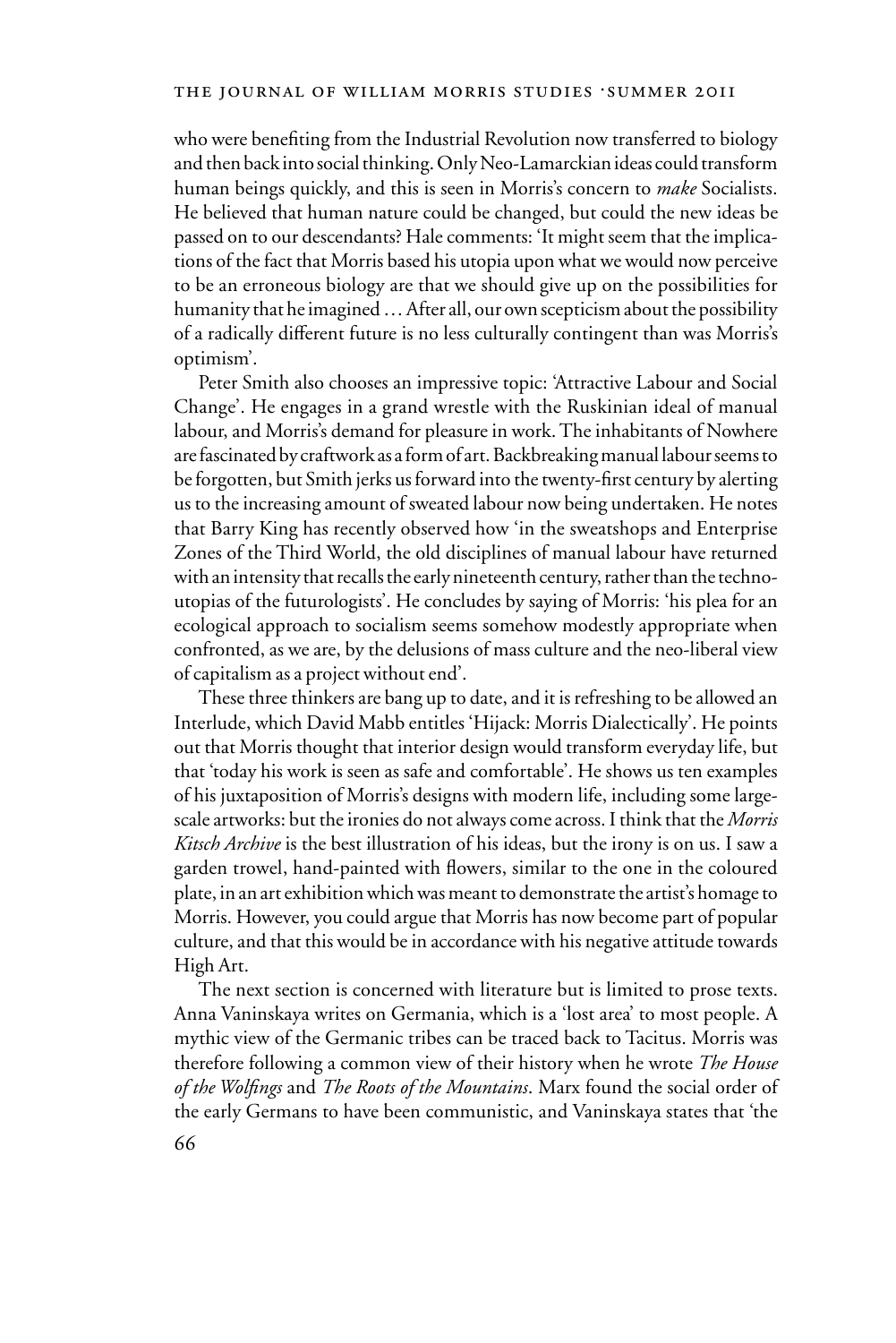Barbarian society of the Wolfings and the socialist society of Nowhere were the beginning and end terms of a single historical sequence'.

David Latham, announces his subject as 'Between Hell and England'; he begins by justifying Morris's flight into Romance. Notice his discussion of 'the province of Art', which accumulates meanings until we understand why Yeats admired Morris 'as a poet committed to extending the jurisdiction of the province of art'. An early reviewer of *A Dream of John Ball* hailed it as 'a brand-new kind of prose fiction'. The whole of Latham's essay is like *A Christmas Carol* with the spirits of Christmas Past – John Ball – and Christmas Future – Ellen from *News from Nowhere* – showing us idealised versions of England before we return to the awful nineteenth-century present, which is Hell. Latham concludes that

The ornament of romance involves no evidence of a retreat from the reality of life; it is no such thing for Morris who employs it to show us how to reach towards the heavenly realm of art wherein we find ourselves by embodying the angelic vision of our potential and thereby begin to replace our wishful dreams with the reality of creative deeds.

This very enjoyable and perceptive essay is appropriately followed by 'Rejuvenating our Sense of Wonder: the Last Romances'. The many aspects of wonder are very well documented by Phillippa Bennett, and the source for the nineteenth century is identified in the *Lyrical Ballads* of Wordsworth and Coleridge. Bennett uses the concept to test the romances to the limit. This careful work pays off: a whole section on buildings in the romances seems quite new. The characters are shown to have inner strength, and their wanderings have a purpose. She ties this in to Morris's lecture on 'The Ends and the Means' – 'there is no turning back into the desert in which we cannot live, and no standing still on the edge of the enchanted wood; for there is nothing to keep us there, we must plunge in and through it to the promised land beyond'. With regard to the problems of environmental degradation, she brings Rachel Carson and Robert Macfarlane into the argument; there are now so many observers of nature calling our attention to what we have lost, reinforcing the observations of Morris in 'Art and the Beauty of the Earth': 'there is no square mile of earth's inhabitable surface that is not beautiful in its own way, if we men will only abstain from wilfully destroying that beauty'.

The last section, 'Virtual Morris', is clearly sited in the world of today, the world of computers and the Internet. In 'Editing Morris for the Twenty-First Century', Rosie Miles discusses ongoing problems. These are mainly concerned with the editing of Morris texts for the new online edition. Of course a great deal of Morris was not re-edited in the old days of 'book culture' down to 1980, so there is a great deal to be done. She refers to the 'the working goal of the Morris Online Edition' which is 'to provide readable annotated texts of Morris's poetry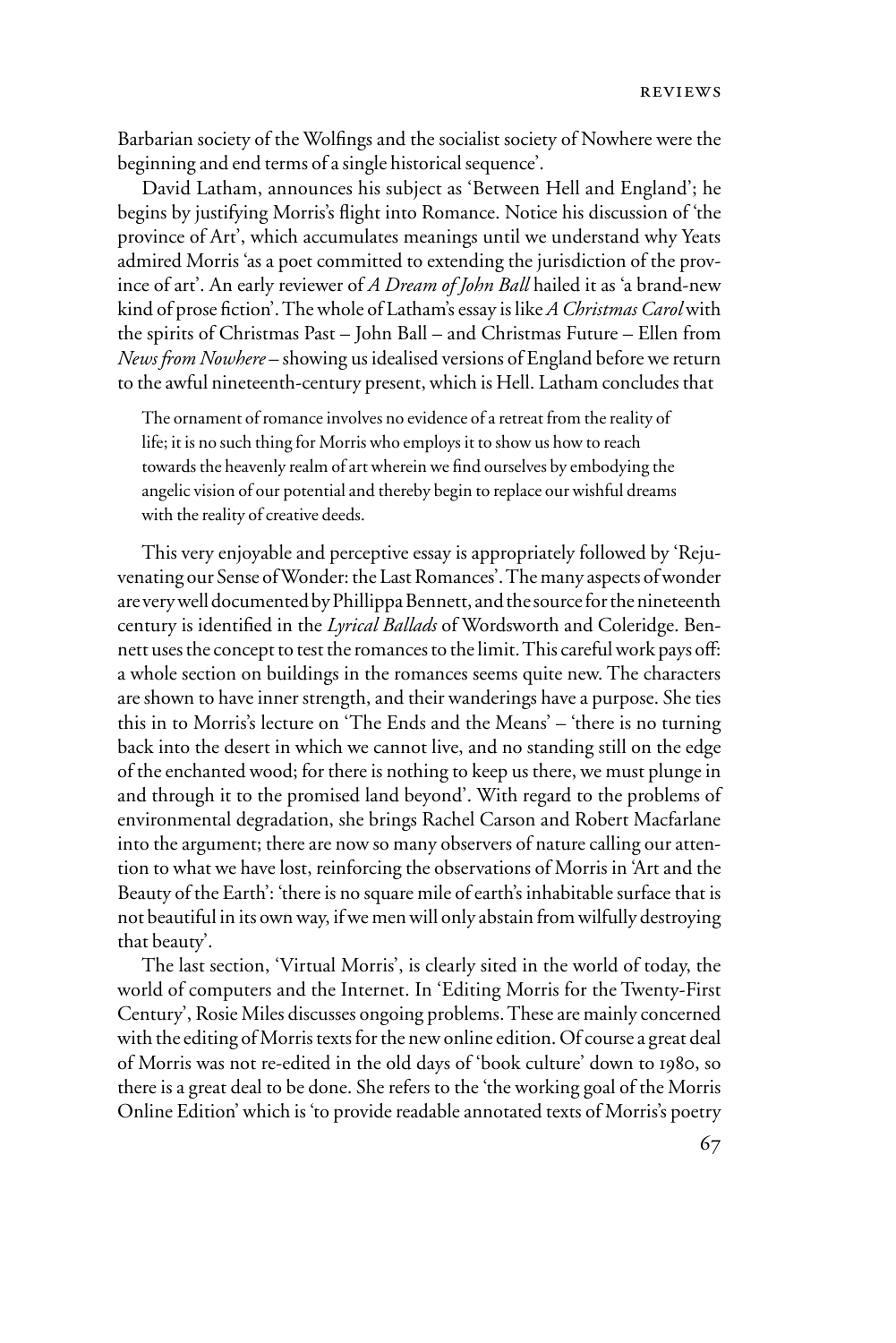## THE JOURNAL OF WILLIAM MORRIS STUDIES .SUMMER 2011

and selected prose'. Well, yes, but things then get more complicated as our computers ask us to use all their resources to the full. Long descriptions of what might be done are suddenly confronted by thoughts of what Morris might say: 'Is the Morris Online Edition aesthetically attractive as a site? … Is it beautiful?' And finally, there is more to life than all this, she says, in spite of her enthusiasm: 'We may live part of our lives now looking at screens, but I also hope that frequently we go and sit under an elm tree'.

Thomas Tobin writes on 'Spreading Socialist Ideals via the Internet'. He outlines the varying attitudes of Morris towards the new technologies of his day; there were exploitative machines, and machines which did not operate for profit but helped in the co-operative and therefore socialist process. In our own times we have the Internet, and Tobin discusses whether this could be defined as 'socialist'. I think this is stretching the meaning of the word, and that even 'co-operative' won't do, since huge profits are made from the Internet and not redistributed to the users. Tobin describes the history and progress of the William Morris Society website, forecasting an amazing future; he concludes: 'The Society pledges to continue to develop our website as a socialist enterprise, and, on behalf of the William Morris Society, we welcome everyone's suggestions and involvement'.

Peter Preston devotes his 'Afterword' to what is virtually a review of the present volume, taking the wind out of the present writer's sails. In the comparable 1996 volume (the *Centenary Essays*) the contents included literature and specifically three essays on the poetry. There were several studies of the Arts and Crafts movement. In this 2010 collection there is one essay on the crafts and a condensed section on literature; poetry is nowhere. He modifies these remarks as the essay progresses but says that this shows how the emphasis has changed during the twenty-first century.

Though I enjoyed reading the book, I felt that there are not enough difficult texts under discussion, though as Preston says: 'all the essays in this volume actually include subtle and illuminating readings of at least parts of Morris's texts'. Most authors concentrate on ecology and society, and do not consider the survival of Morris's work in literature and art. I am concerned about the effect of this selective approach on the general reader. Apart from the essay on May Morris's embroidery there is little about the crafts he inspired. For example, fine printing, which gets no mention, flourishes. Stained glass is back as a viable art form, and in Pembroke College, Cambridge, last week I sat with my back to a window full of Ted Hughes' imagery – if you face it you get no work done. The poems and the early contributions to the *Oxford and Cambridge Magazine* are being allowed to fade from consciousness. Even in the twenty-first century there are students reading *The Defence of Guenevere, and Other Poems* for the first time, the 'great poems of desire', as Isobel Armstrong is allowed to cry out from the far side of our text. (p.234) We must not elevate Morris into the ideal *Guardian* reader,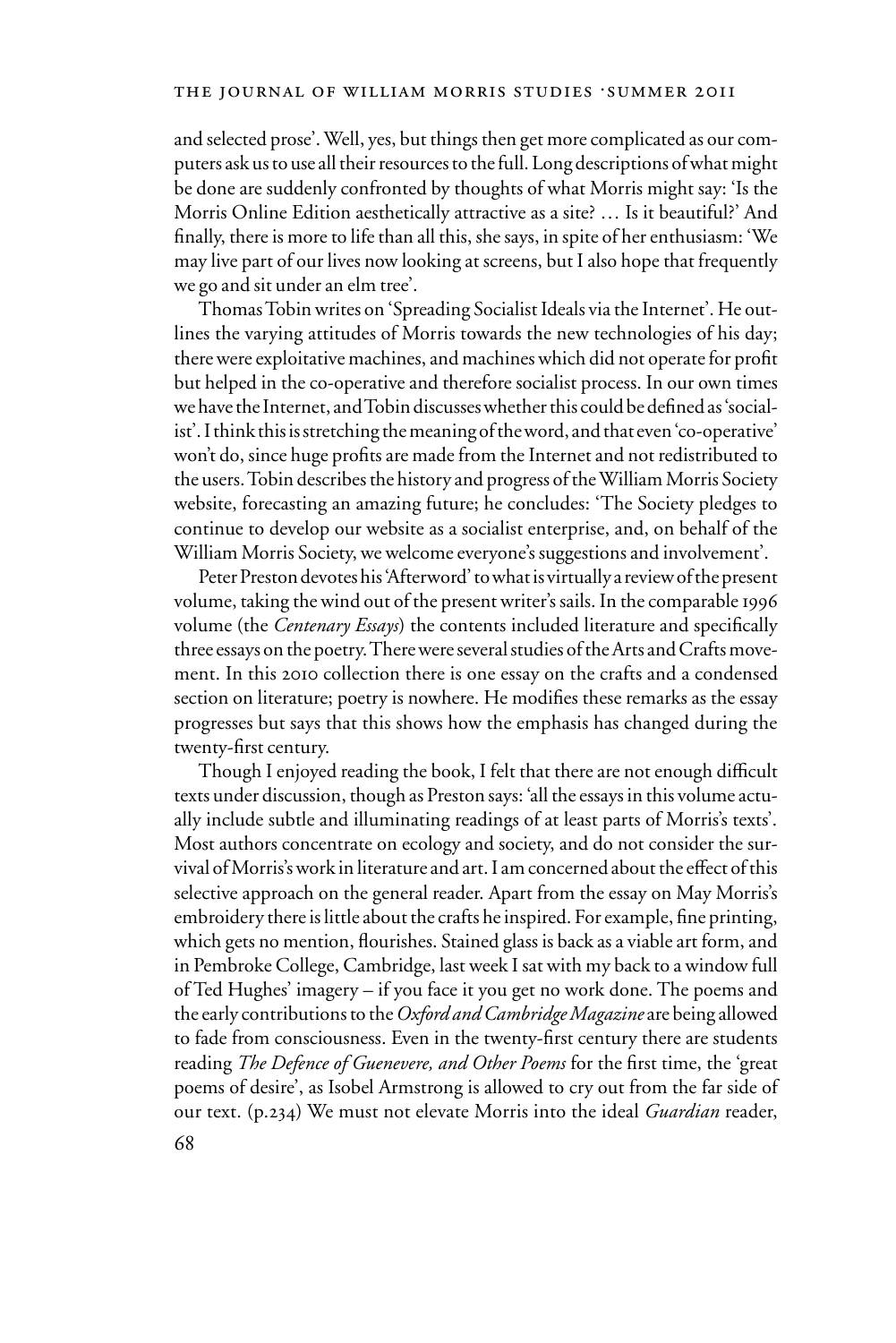without thinking of his impatience with the endless debates of his own day, and his demand for revolution. But, as I write, it looks as if the twenty-first century will have its share of that.

The book may be ordered from

Peter Lang AG International Academic Publisher Moosstrasse 1 Postfach 350 CH-2542 Pieterlen Switzerland

Or via the website: http://www.peterlang.com/index.cfm?event=cmp.ccc. seitenstruktur.detailseiten&seitentyp=produkt&pk=54463&concordei d=430106

*John Purkis*

William E. Fredeman *et al.,* eds, *The Correspondence of Dante Gabriel Rossetti. 9, The Last Decade, 1873–1882: Kelmscott to Birchington, 1880–1882.* Woodbridge, Suffolk: D.S.Brewer with the Modern Languages Research Association, 2010. 730 pp., 1 colour & 4 black-and-white illustrations, £125. ISBN 9781843842279.

It is a pleasure to salute the publication of the Rossetti correspondence for the last two years and three months of his life. This fine volume follows the organisation of its predecessors in beginning with a statement of principles from the editorial board (now consisting of Roger C. Lewis, Jane Cowan and Anthony Harrison); a list of illustrations (the main one being a small reproduction of *Dante's Dream*  as the frontispiece); a list of the numerous abbreviations occurring in the text, including those for the sources used in the annotations, and a small number of recently located letters not included in earlier volumes (none of great importance). Each of the three years of this volume is preceded with a note of the Major Works of the year, a Summary of the year's letters, and a Chronology. Then we have the fully annotated letters. But there is not a great deal of unpublished material here, so that our sense of Rossetti's final years is not significantly changed.

Although Rossetti had largely withdrawn from society by 1880, that year was productive for him: he wrote a number of sonnets and *The White Ship,* added to the earlier narrative poem *Sister Helen,* and made important contributions to the reissue by Anne Gilchrist of the *Life of Blake* and to a lengthy article on Thomas Chatterton by Watts-Dunton; and he worked on three important paintings, *The Day Dream, La Pia de' Tolomei* and *Dante's Dream*. His most frequent correspond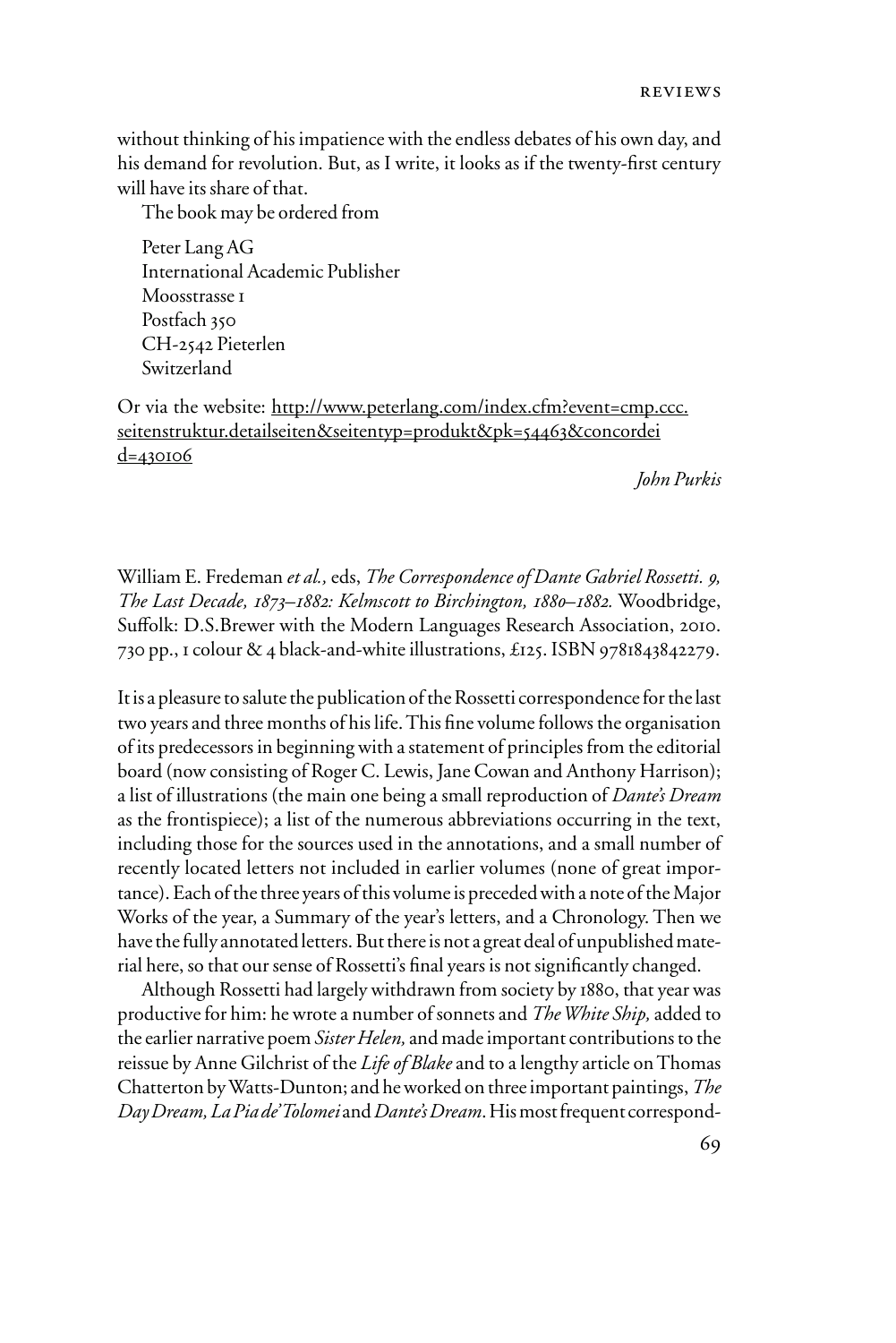ents were F. J. Shields, who often came to paint with Rossetti, who instructed him in the use of oils, and Watts-Dunton, who conducted much business for him, including matters of jury service and income tax, as well as engaging in literary discussions. Other letters were exchanged with his mother, brother, sister-in-law and sister; with patrons such as Leonard Valpy, William Graham and Constantine Ionides; with old friends like Brown, Scott, Stephens and Dixon, and of course Jane Morris; and with new correspondents, particularly the young provincial Hall Caine, who was preparing an anthology of sonnets for publication and was keen to embark on a literary career. Rossetti's letters to him are, the editors remind us, 'the most literary letters of all he wrote'.

A similar pattern was followed in 1881, although there was a slowing down in the later part of the year. He published *Ballads & Sonnets* and *Poems: New,* for which he wrote a number of additional poems, including the ballad 'The King's Tragedy', which he later called 'a ripper'. Of paintings, he worked on *Mnemosyne, The Salutation of Beatrice* and *Found*, as well as the chalk study for *Desdemona's Death-Song.* In September, *Dante's Dream* was sold to the city of Liverpool. Following an unfortunate visit to Cumberland with Caine and Fanny Cornforth in late 1881, during which Fanny tried to persuade him to make a will in her favour, and his consumption of chloral rose dangerously, the tone inevitably becomes sadder. Rossetti rallies briefly to conduct a correspondence with the French critic Ernest Chesneau, who had asked him questions about the Pre-Raphaelite Brotherhood, in connection with a book he was to publish in Paris in 1882 called *La peinture anglaise*. But time is running out, as he is well aware. His last, dictated, letter, on 5 April 1882 is to his kindly patron, Frederick Leyland, asking him to supply a little more wine of the kind he had recently sent, and ending, 'I am feeling very weak today'.

Some of Rossetti's more attractive characteristics continue to find expression. Despite his poor handling of his own finances, which even Watts-Dunton could not greatly improve, he was consistent in his generosity to those he felt needed support. He also gave generously of his time and knowledge to help Anne Gilchrist in revising *The Life of Blake,* and to help the young Hall Caine to develop a literary career by offering judicious criticism and encouragement. Readers may warm to his advice on 12 March 1880 when he felt that Caine was writing criticism in a pretentious manner: 'surely you are strong enough to be English pure & simple. I am sure I could write 100 essays on all possible subjects ... without once experiencing the "aching void" which is filled by such words as "mythopoeic" & "anthropomorphism". I do not find life long enough to know in the least what they mean. They are both very long and very ugly indeed – the latter only suggesting to me a Vampire or a Somnambulant Cannibal'. His own language could still occasionally take an attractive slangy turn, as when he tells Caine on 24 August 1880, 'Don't trouble yourself for a moment about the bloke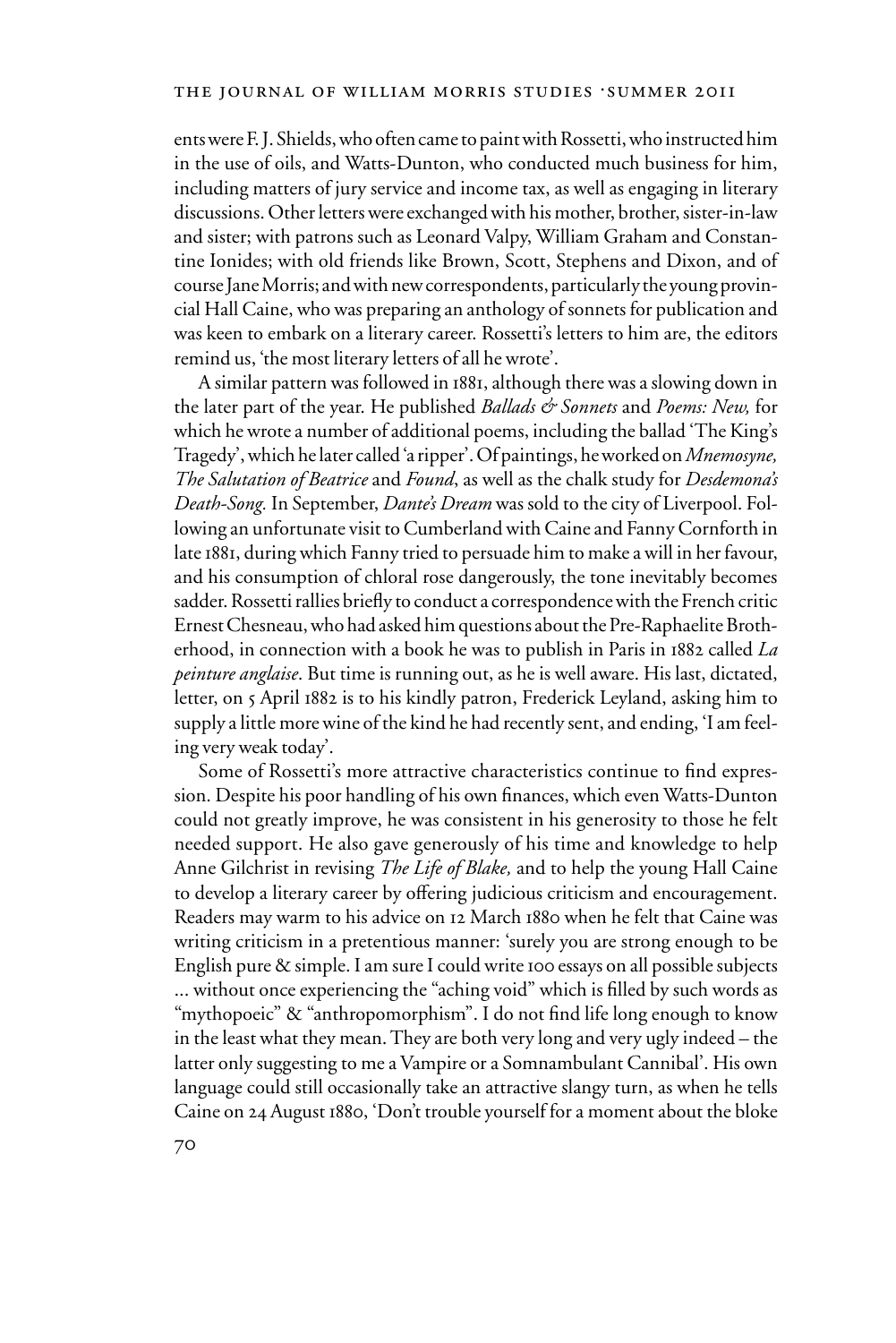in question. No doubt he is a skunk'. His turn of phrase to his brother's wife Lucy, on 4 Feb. 1881 is lively, as he sends love to her children, whom he seldom cared to see, 'from their phantasmal uncle'. Congratulating Brown on his impressive work-rate on 30 Dec. 1880, he remarks that by comparison, 'I feel like one of the Seven Sleepers'. A particularly attractive moment occurs when Rossetti meets the collier and poet Joseph Skipsey. He describes the meeting in a letter to Caine of 27 June 1880: 'He is a working miner, & describes rustic loves & sports & the perils & pathos of pit-life with great charm, having a quiet humour too when needed ... The other night, as I say, he came here, and I found him a stalwart son of toil and every inch a gentleman. In cast of face he recalls Tennyson somewhat, though more bronzed & brawned. He ... recited some beautiful things of his own with a special freshness to which one is quite unaccustomed'. Rossetti's response here is not inhibited by class, although the writing may be felt to be somewhat uneasy.

Ample evidence is given in the letters of Rossetti's taste as a late-Victorian Romantic. On 12 March 1880 he writes in a P.S. to Caine, ' Did you ever read Christopher Smart's "Song to David" – the only great *accomplished* poem of the last century? The *un*accomplished ones are Chatterton's. Of course I mean earlier than Blake and Coleridge and without reckoning so exceptional a genius as Burns'. And on 26 March he tells Caine, 'The 3 greatest English Imaginations are Shakespere, Shelley & Blake. I grudge Wordsworth every vote he gets'. Other letters spell out his critical view of Wordsworth, which is not unlike Morris's view. He tells Caine on *ca* 10 September 1880 that 'Primary vital impulse was surely not fully developed in his Muse'. In correspondence with Buxton Forman, he writes enthusiastically about Keats. He also approves of Tennyson's work, telling Caine on 2 November 1880 that 'all poets nowadays are redundant except Tennyson', by which he means that only Tennyson uses every word with proper care. Similarly, he tells William Davies on 16 March 1881, in a discussion of the danger of producing 'redundant' poetry which offers 'meandering narrative, empty declamation, or mere jagged jargon', 'The only man who has husbanded his forces rightly, & whom you can never open at the wrong page, is Tennyson'. He also praises the work of his old friend, and Morris's, R.W. Dixon, in a letter to Caine of 17 March 1881: 'His finest passages are as fine as any living man can do'. But when Dixon sends Caine two sonnets from his friend the young Roman Catholic priest (and at the time unpublished poet) Gerard Manley Hopkins for his poetry anthology, and Caine in turn shows them to Rossetti, his response is negative: 'I cannot in any degree tolerate Mr Hopkins's sonnets, though perceiving well that he is an able man'.

Caine did not include the sonnets in his anthology, which in view of Hopkins's later reputation, looks like a lost opportunity. But Rossetti could on occasion go beyond Victorian taste, as in his liking for the poetry of Donne; 'Do you know Donne?' he asks Caine on 11 April 1880. 'There is hardly an English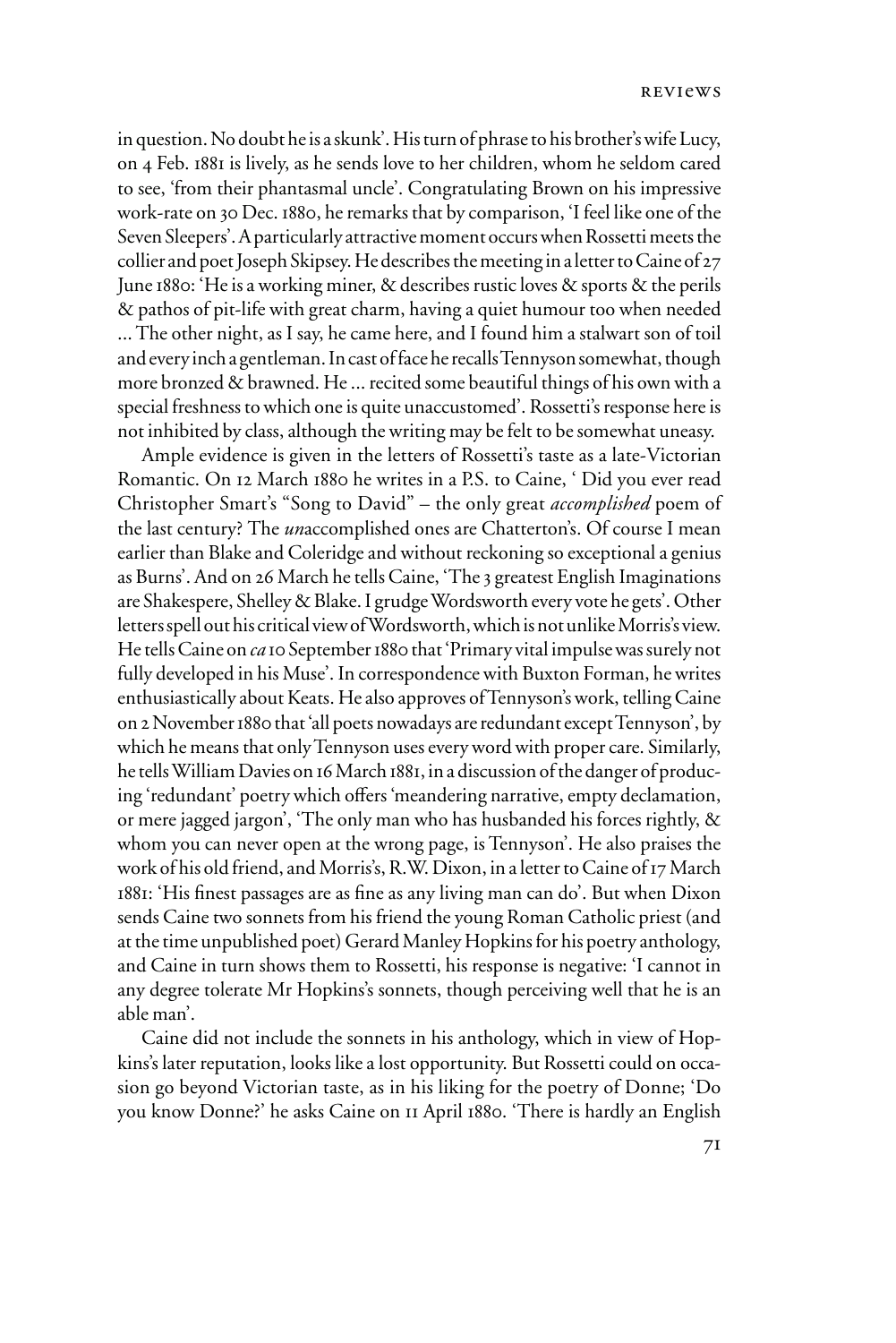poet better worth a thorough knowledge, in spite of his provoking conceits & occasional jagged jargon'. He is not often negative in his judgments, though he does say in a letter to Christina of 6 August 1881 that he is sending her 'a little vol.' by Augusta Webster, which 'seems (like George Eliot's lyrics) written without vocation'. The editors remark, in a Note on a letter to F.G. Stephens of 11 August 1881, which includes statement, 'I don't know that Pater ever wrote a line about me', that Rossetti 'disdained the admiration and professed "indebtedness'' of "aesthetes" such as Pater and Wilde'. He was certainly dismissive of Wilde's 1881 book *Poems –* some of which derived their forms from Rossetti himself – telling Jane on 1 October 1881: 'I saw the wretched Oscar Wilde book, & glanced at it enough to see clearly what trash it is. Did Georgie say Ned really admires it? if so, he must be driveling'.

Some of the letters shed light on Rossetti's views of the relative demands of painting and poetry. On 9 June 1881 he tells Caine of the hard work he has been putting in on *Dante's Dream,* and adds, 'Poetry is a d--d deal more [comfortable]'. Not that poetry came easily to him. Although he insists, writing to Caine on 17 February 1881, that he has no time for those who would lay down 'rigid rules for rhyme' in English sonnets, he adds at the end, 'I would not be too anxious, if I were you, about anything in the choice of sonnets except the brains & the music'. The application of intelligence is essential, as he insists more powerfully to Caine on 8 March, through the layout of his sentence:

You have much too great a habit of speaking of a special octave, sestette, or line. Conception, my boy,

Fundamental Brainwork,

is what makes the difference in all art. Work your metal as much as you like, but first take care that it is gold  $&$  worth working.

Rossetti's poetry is as much the product of thought as of inspiration. As he remarked to Christina, when sending a sonnet for his mother on 19 January 1881, 'With me, Sonnets mean Insomnia'.

Rossetti's complete adoption of a British persona is shown in his slighting references to French culture. Flaubert died in May 1880, and Rossetti writes to Watts-Dunton on the 26, suggesting that he should write a pamphlet on 'the Poetry of Nero & the latest French Muse'. He goes on: 'It seems Flaubert got as bloated as his practical prototype above-named before he went bang. It really ought to be done, with a hint (such as might be) at the Marquis by the way'. The editorial Note tells us that Rossetti elsewhere compared Flaubert with Sade, and saw *Salammbo* as the product of a decadent culture. In a similar mode he tells Jane on 14 February 1881 that he has received 'a huge fussy folio of lithographed sketches from the *Rave*n by a French idiot named Manet, who certainly must be the greatest  $\&$  most conceited ass who ever lived'. It is therefore a relief to finding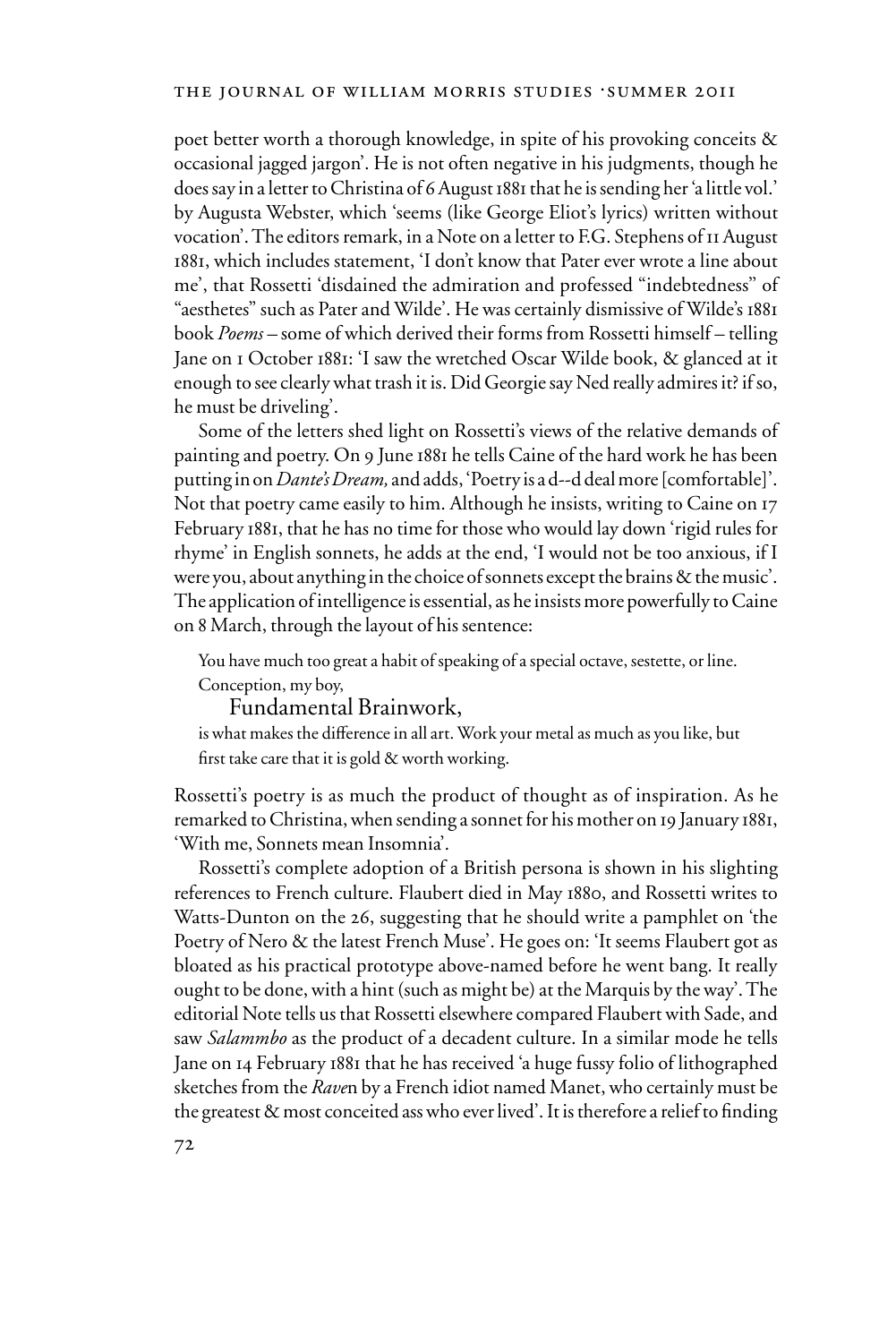Rossetti, writing to the French critic Ernest Chesneau in an unpublished letter of 31 March 1882, remarking, 'The composition by Gustave Moreau struck me greatly, particularly as I am so ignorant of the present state of art in France that his name is quite new to me. Few indeed are the painters capable of this clear projection of the spiritual beauty, and the artistic qualities are as high as the conception'.

References to Morris are not numerous, and are usually sardonic. A letter to Jane on *ca* 18 March 1880 remarks that 'the Member for Lechlade is only dallying with the fish tribe and angling for some much better kind of game' – Morris's political commitment was always a puzzle to Rossetti. On 11 June Rossetti writes to Caine about a letter he has received from the young poet William Watson, who, he is afraid, has misunderstood some advice from Rossetti: 'he seems to think I wished to persuade him from following narrative poetry. Not in the least – I only wished him to try his hand at clearer dramatic life. The dreamy romantic really hardly needs more that one vast Morris in a literature – at any rate in a century'.

This is a view of Morris's poetry which has often recurred. In an unpublished letter of 14 July, Rossetti, perhaps deriving his information from Jane, writes, 'I hear that Top goes on with his enormous "Sampler" which promises no visible use or outlet for sale. He has already spent two years on it and has now established a complete school of embroidery in his coach-house, he teaching & paying girls to produce the article. A large number of the available products have sold rapidly'. The editors provide a Note which says nothing about the Sampler – presumably the tapestry panel 'Vine and Acanthus', on which Morris spent 516 hours – or the Hammersmith rugs, but states that increasing business was to lead Morris to move his 'tapestry and embroidery works' to Merton Abbey during the following year.

On 10 August 1880 Rossetti tells Fairfax Murray, in an unpublished letter, 'Morris & family have taken the funny freak of spending a week going up the river in a big boat – I suppose with a sort of gondola cabin. I fancy it sounds rheumatic though romantic. The editors' Note is inaccurate; the 'article' it refers to on 'The Expedition of the Ark' by J.M. Baissus in *JWMS* vol*.* 3, no.3 (Spring 1997) is actually a transcription of the notes Morris made on the journey at the time. The Note states that the journey was from Kelmscott House, Hammersmith, to Lechlade, missing the point about the original Kelmscott as its destination. It then also claims that the journey provided 'the basis for the Arcadian adventure of The Guest in WM's utopian romance *News from Nowhere* (1890), as he travels by boat up the Thames Valley from twenty-first century London to medieval Oxfordshire for a harvest feast, the climax of the romance – it takes place in an ancient manor house closely resembling Kelmscott Manor'. It is strange to find such an ill-informed account in a scholarly work. Even stranger perhaps is the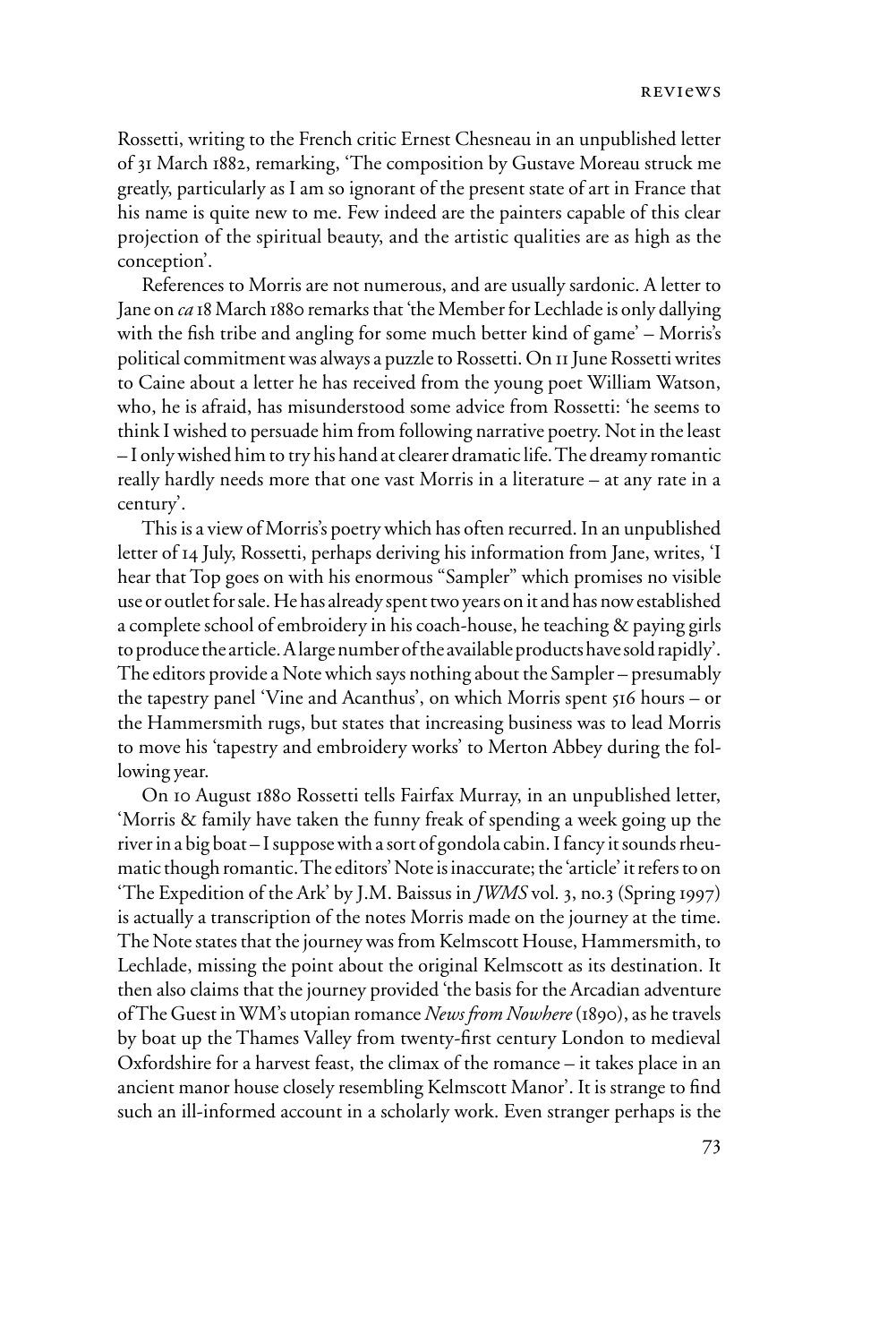Note to an emotional letter to Jane of 3 September 1880 in which Rossetti imagines inventing political news for her: 'I wish I could create news. It wd. be worse than useless to tell you that Gladstone had hanged himself: the river is too near at Kelmscott for such tidings to be safe'. The Note states that the prime minister was 'the darling of socialists such as WM and his political associates especially in foreign policy matters – his loss, DGR humourously (*sic*) supposes, would have driven them to despair'. Did Morris really feel so enthusiastic for Gladstone?

The later references are less contentious. On 26 November, Rossetti writes to James Noble, who had asked whether he had a copy of the *Oxford and Cambridge Magazine.* Neither he nor his brother has a copy, but Rossetti remarks, quite accurately, that 'it was published about 1856 & contains a good many prose tales of rather a Fouqué character by Wm Morris who was then still at Oxford'*.* On 14 February 1881 Rossetti writes to Jane with what seems to him surprising news about Morris's recent behaviour: 'The Courtesy of Topsy will be getting into the Percy Anecdotes when reprinted'. Rosseti had been asked by his patron, Valpy, to ask Morris whether he would help with the decoration of some schools in Bath in which Valpy was interested. Rossetti had written, he says, 'to Top as to a bear notorious for the sorest of heads', only to hear back from Morris that he had told Valpy that he would be pleased to 'draw out a scheme of decoration gratuitously!!! What is happening to Top? His wrap-rascals [loose-fitting overcoat] must for the future be made with a case for wings'.

Unfortunately, as a Note tells us, no correspondence between Morris and Valpy has been found. Rossetti writes on a similar subject in an unpublished letter to Scott on 16 February; it had fallen to him to send to Morris a copy of Victor Hugo's *Le pape,* which he had expected would annoy Morris and cause him to 'hurl forth the book on the head of the passing stranger'. But 'the regenerate Top' had responded politely. 'I wrote to him that if he does not take care, his Courtesy will get into the Percy Anecdotes and his nimbus will eventually cost a deal at Queen Square for lacquered metal & punches of symbolic design'. No such letter appears here; perhaps it was no more than an intention. But it would seem that, for whatever reason, Rossetti believed that Morris's behaviour had become less interestingly dramatic than it had been. On 6 March Rossetti writes to Jane, alludes to Topsy's having become 'unnaturally courteous', and says that he has written to remonstrate with him. 'I hope he may yet return to his old Adam'. The last reference, to Jane on 18 July 1881, refers to a recent visit by Watts-Dunton to the Morrises. Watts-Dunton had been 'enraptured by the enormous democratic obesity of Top. O for that final Cabinet Ministry which is to succeed the Cabinet d'aisance of his early years!' The Note, from Bryson, refers to 'the three-seated privy at Kelmscott Manor', but this was hardly an experience of Morris's early years.

The volume concludes with seven informative appendices: 1 gives full details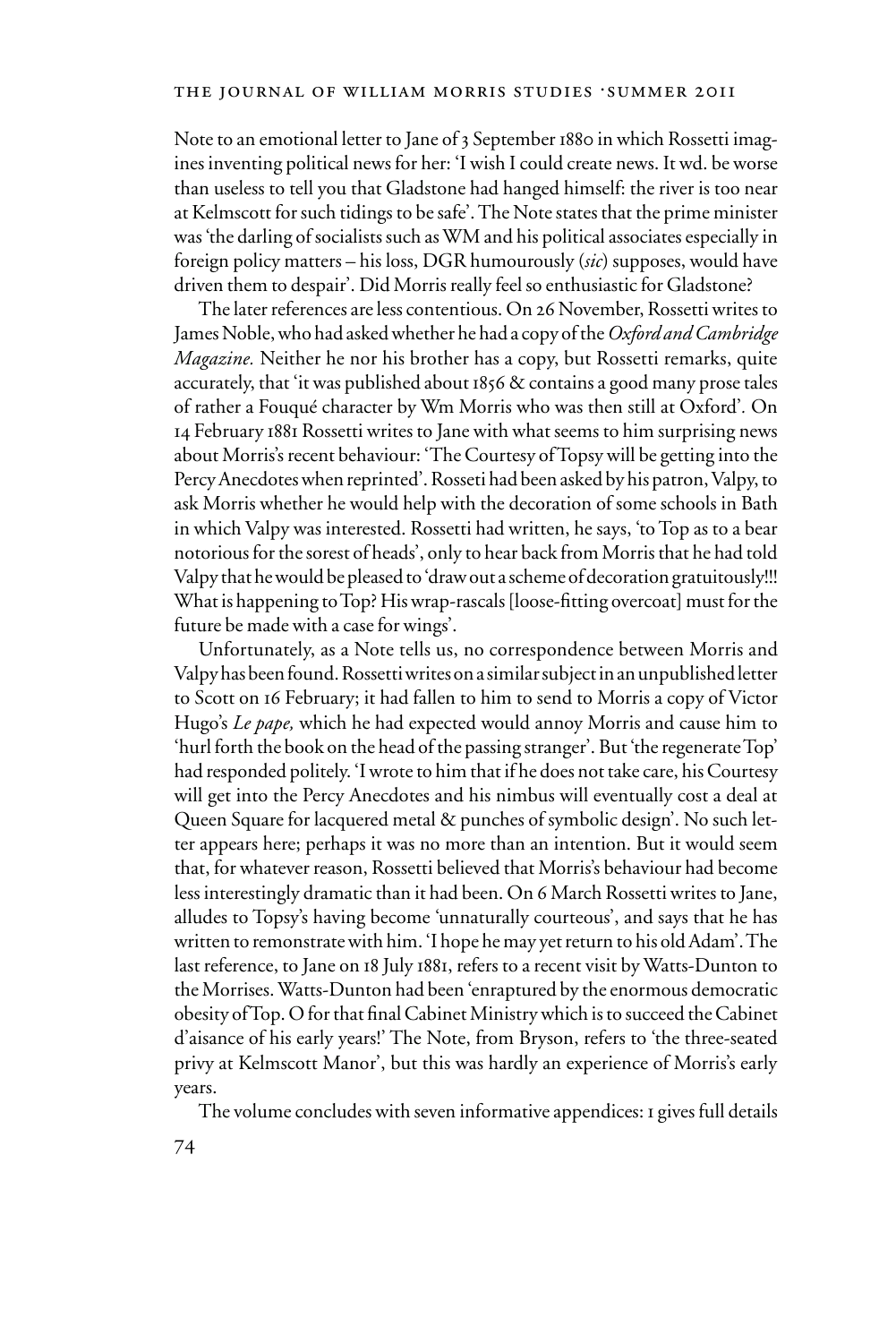reviews

of the material about the relationship of Rossetti and Hall Caine from 1879 to 1882; 2 provides an illuminating account of the negotiations – in which Caine played a helpful part – for the sale of *Dante's Dream* to the city of Liverpool; 3 gives a chronology of the composition of the two 1881 books *Ballads and Sonnets* and *Poems: New*; 4 offers bibliographical summaries of these two volumes; 5 is a list of the reviews of the two volumes; 6 is a well-balanced account of the relationship between Rossetti and Fanny Cornforth during these years; and 7 gives details, with photographs, of the Rossetti memorials at Birchington and in Chelsea. It is interesting to find that Madox Brown, about whose 'dogmatic Atheism' Rossetti warns Caine in a letter of *ca* 10 August 1880, agreed, at the instance of the elderly Mrs Rossetti, to produce the memorial in the churchyard at Birchington in the form of a Celtic cross. This is an impressive book, for which all the editors are to be congratulated, above all, of course, though too late, William E. Fredeman, the great Pre-Raphaelite scholar who inaugurated the edition.

 *Peter Faulkner* 

Regenia Gagnier, *Individualism, Decadence and Globalization: On the Relationship of Part to Whole, 1859–1920,* London: Palgrave Macmillan, 2010, 219 pp. £50 (no price on copy reviewed). ISBN 9780230247437.

Regenia Gagnier's book operates on at least three levels. First, it provides an intricate survey of a set of reflections on individualism, individuality and will from the mid-nineteenth to the early twentieth centuries. Second, it presents a normative argument in defence of a particular conception of individualism. Third, holding these two dimensions together, it adopts a methodological approach which draws on what Gagnier calls the integrative evolutionary science pioneered by Victorian writers. Though the book is pleasingly comfortable to hold, its size is misleading, for the ideas packed within the covers are complex and difficult; and whilst the writing is clear, Gagnier's mastery of her material and her concise, confident handling is challenging for anyone less familiar with the terrain. She moves effortless from Darwin, Spencer and Arnold to Freud, Trotsky, Said, Adorno and Derrida, capturing short, focused studies of Alice Meynell, John Davidson, Charles Leland and William Morris, on the way. The introduction is helpful and it sets out the aims and the structure of the argument very well. Nonetheless, her book is for daytime, not evening reading and it demands careful concentration.

The discussion of the principal idea – the relationship of part to whole – is organised thematically. Models of Victorian liberalism are set out in the first chapter: Pater and James feature here. The second chapter uses a study of new womanhood to probe concepts of the self and ideas of independence and auton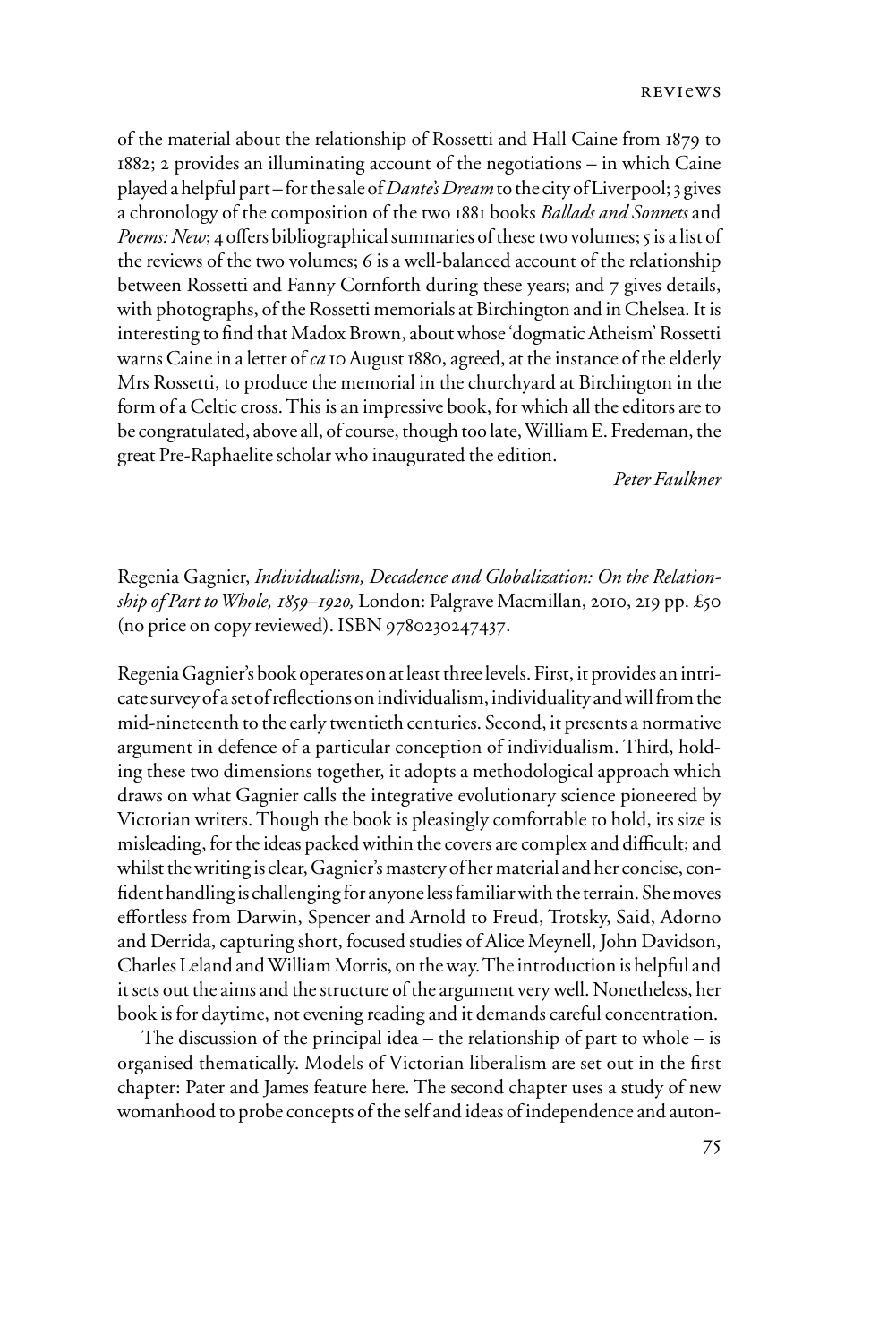omy. The third picks up a structuring idea raised in the introduction – decadence – in order to consider emerging psychologies of the will: Yeats, Wilde and Hardy appear in this discussion, but the theoretical frames come from Schopenhauer, Nietzsche and Durkheim. The fourth chapter examines philanthropy and the ways in which ideas of individual responsibility and self-reliance became mapped on to different understandings of elite-mass relations. Art education provides an interesting platform for this analysis. The last chapter, which includes a discussion of Morris, examines ways in which the ethics of individualism supported different conceptions of identity, internationalism and nationalism.

Gagnier's normative argument is threaded through these chapters and its force comes from the background account she gives of the rightward drift of European ideas towards the end of her period and a sustained critique of current systems of neo-liberal globalisation – the embodiment of a lop-sided individualism which Victorian individualists showed to be faulty. Knowing both where Europe went and where it now is, she presents an ideal relationship of part to whole which allocates priorities to values of interdependence and mutual development; an ideal which is democratic rather than aristocratic, plural not uniform, distinctive not separatist and other- rather than self-regarding. It is cosmopolitan, but rooted in internationalism not Western exceptionalism. In developing this conception, Gagnier's aim is 'to keep alive models of freedom that are not confined to free markets, choice that is more than consumer choice, liberalism that is not neo-liberalism, and an individualism that is more than the maximization of selfinterest'. (p. 163) As she says, Morris was also a great exponent of this conception, and her powerful re-statement of his principles is a joy to read.

The author describes her approach as 'an analytic of part and whole' (p. 163) and this makes sense of the organisation of the book. Her main claim indeed emerges from the interrelationship of the chapters, supported by the particular, detailed discussions of the individual writers, artists and philosophers contained within them. Yet there is another aspect to her approach which complicates the analysis but also provides a foundation for the greater picture of wholeness that she wants to present. This draws on the synthetic philosophy associated with Spencer, Darwin and others, which took ideas of organic development and the relatedness of all forms of life as a starting point for social-scientific research. Gagnier highlights her enthusiasm for this approach in the introduction when she discusses contemporary biology: micro-metabolisms, global ecological and evolutionary time. (p. 12) At this stage, the significance of this work to her project is not entirely clear. Yet following the discussion of Morris, Gagnier returns to the themes of dynamic adaptation, relatedness and complexity to show the ways in which the principles of part to whole which she seeks to defend rely on the recognition of the interplay between nature, culture and technology and the rejection of the methodological individualism which supports the neo-liberal project.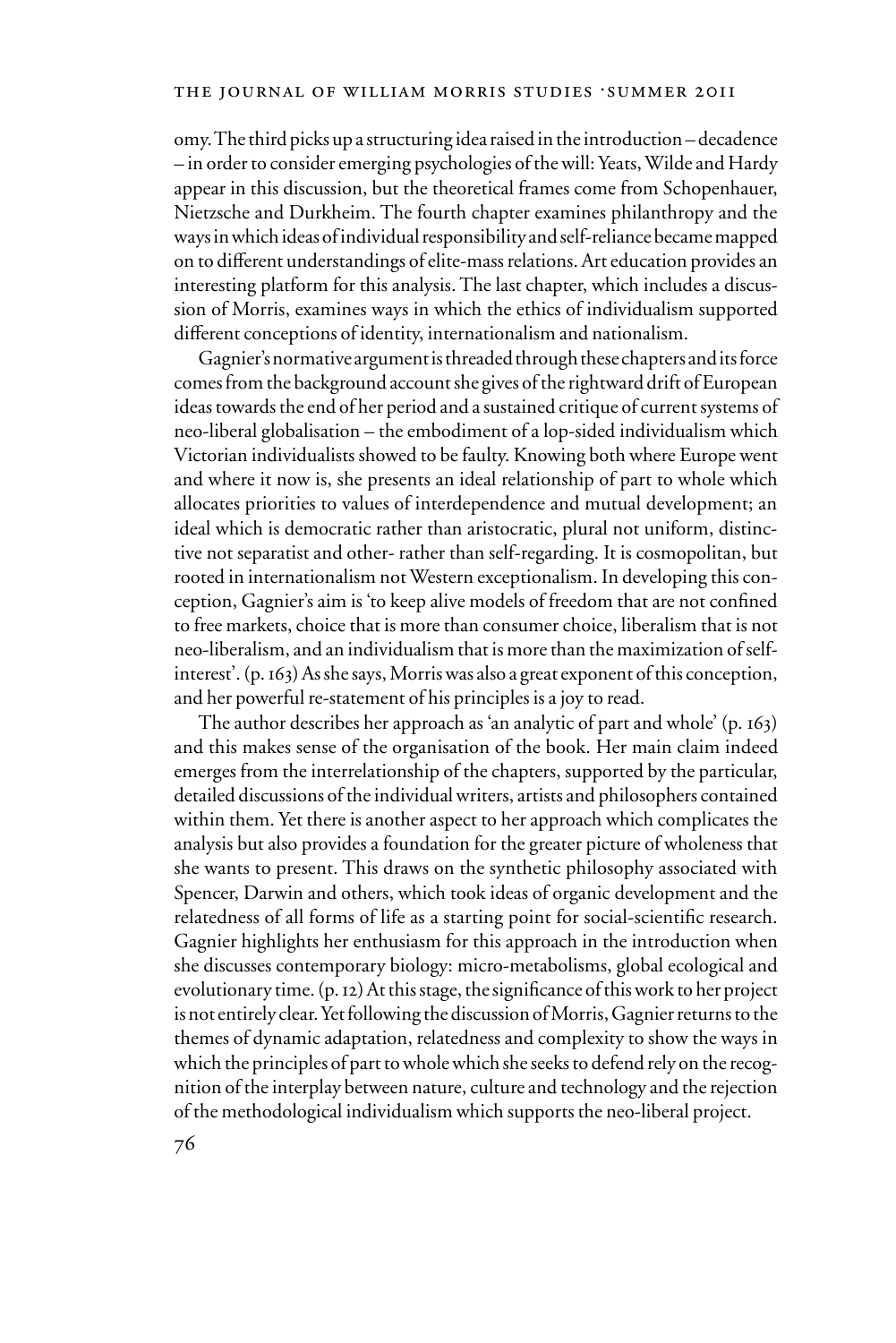Given the aims of the book, it is not surprising that Gagnier emphasises the discussion of individualisms over the analysis of concepts of community, collectivism and so forth. The idea of wholeness emerges from the analysis of the parts; the ways in which Victorians and early twentieth-century figures conceptualised these balancing concepts are secondary to her purpose. Yet the effect of their neglect can be distorting. In the second chapter, for example, she argues that Grant Allen's *The Woman Who Did* was untypical of new-woman literature because it 'represents a woman negating all relations'. Against this she says, 'Woman-created New Women were not so rigidly independent. They wanted autonomy, individual development, but they wanted it through *relationship'* . (p. 63) The rich survey she presents is persuasive in showing that this was generally the case.

But it was not universally so. When Dora Marsden cut her ties with the anarchists, accusing them of being woolly humanitarians and adopted the label 'egoist', she did so precisely because she wanted to assert a principle of self-mastery which was limited only by will. In one of two brief notes, Gagnier mentions Marsden's journal the *The Egoist* as an antidote for those otherwise fearful of the mass and as a source of later strength for Nietzche's 'good Europeans'. (p. 115) Marsden's unattractive treatment of the 'herd' and the stupidity of common people is ignored. Was Marsden an extreme case, an exception who demonstrates a rule? Probably. Nevertheless her exceptionalism points to an important aspect of early feminism and radical individualism which Gagnier's discussion passes over lightly, namely the relationship between autonomy and commitment.

Ideas of commitment and concomitant concepts of sacrifice and compassion were strong themes in late nineteenth-century socialist thought. The martyrdom of the Haymarket anarchists in 1887 was an inspiration in this respect, and the involvement of women in the Russian Revolutionary cause was another. Reflections on both seeped into literature: penny dreadfuls as well as more serious work. While the ideals which socialist martyrs embodied were sometimes considered irreconcilable with autonomy – this was Marsden's claim – others contested this view and interpreted them as heroic expressions of autonomy. This was Morris's position: mastership was integral to fellowship. And Gagnier, too, makes this point towards the end of the book when she discusses Morris's cosmopolitanism: 'we need to give up vulgar notions of socialism that see it as incompatible with individualism or with freedoms and choice that modern citizens have come to expect'. (p. 150) However, the idea of commitment does not feature strongly in Gagnier's discussion though it seems relevant to her ideas about ethics, and my feeling is that its analysis would have enriched the broader thematic claims which she wants to make. That said, this is a rich, thoughtful and thought-provoking book and its message is important.

*Ruth Kinna*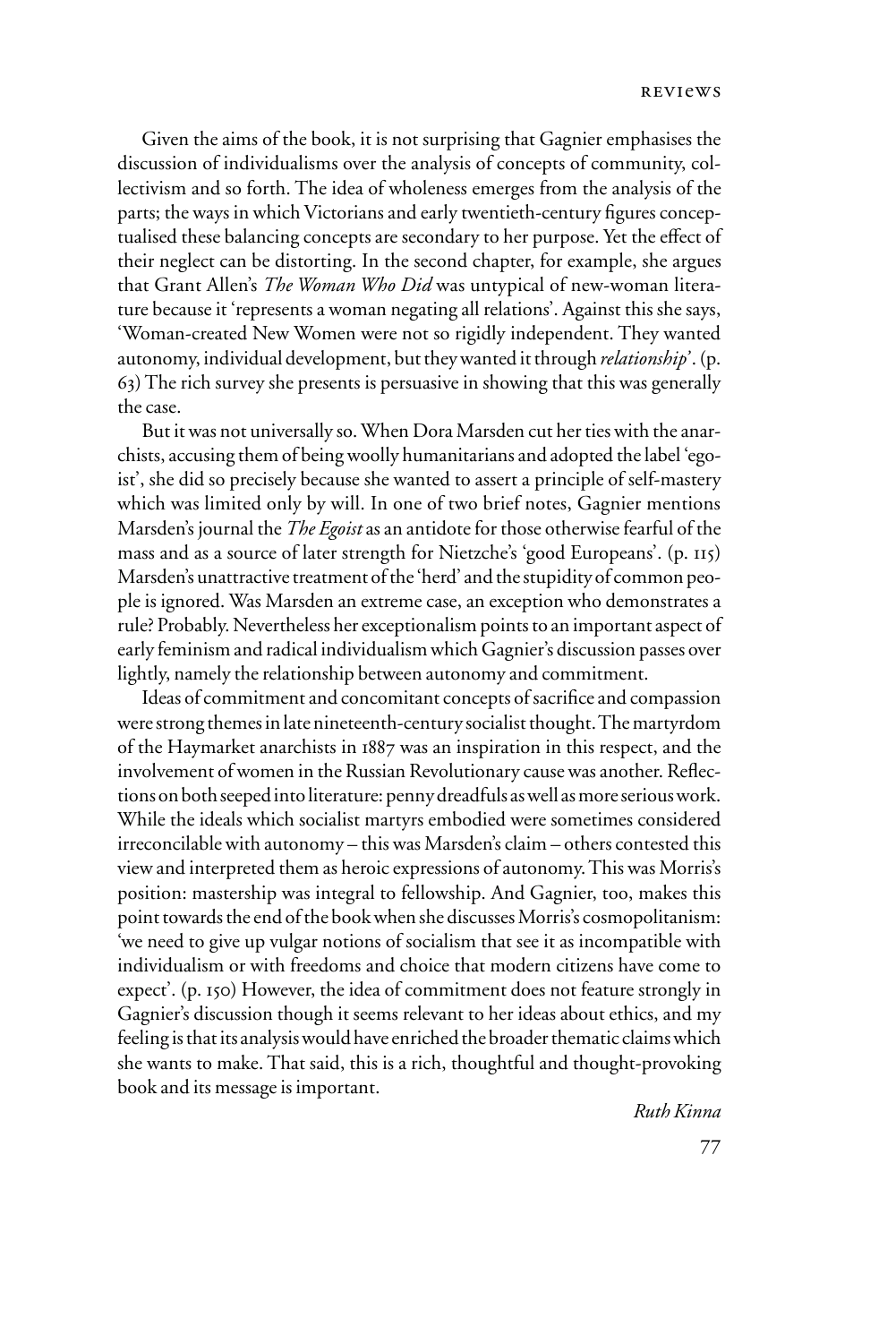# THE JOURNAL OF WILLIAM MORRIS STUDIES .SUMMER 2011

Mervyn Miller, *English Garden Cities: An Introduction*, London: English Heritage, 2010, 116 pp., £9.99. ISBN 9781848020511.

Mervyn Miller is an acknowledged expert on the Garden Cities Movement, with substantial publications to his name, on Letchworth, Hampstead Garden Suburb and the visionary town planner, Raymond Unwin, amongst others. It is therefore not surprising that English Heritage has turned to him in order to write the latest in their series of introductory books in their 'Informed Conservation' series. *Garden Cities: An Introduction* is the twenty-second in the series, and, like the others, short, and none the worse for that.

The idea of Garden Cities will always be associated with Ebenezer Howard (1850–1928), and his book *Garden Cities of Tomorrow*. Howard's idea originated in social and environmental concerns, a reaction to the failure of the nineteenth century industrial city portrayed as 'Coketown' by Charles Dickens in *Hard Times*. A vision of 'the peaceful path to real reform' as he called it, the book set out the vision over one hundred years ago, and in an age of a degrading environment, rising inequality and increasing social disharmony, it holds plenty of relevance for us today.

Howard was not a landowner, but a parliamentary reporter who transcribed lengthy debates, committees and government commissions, and never trained as an architect. George Bernard Shaw famously wrote of him as being one of those heroic simpletons who do big things while our prominent worldlings are explaining why they are utopian and impossible. He was influenced in his thinking by John Ruskin, Peter Kropotkin, Henry George, by the utopianism of Thomas More and William Morris, and by the experiments of nineteenth century paternalistic industrialists such as Robert Owen at New Lanark, Sir Titus Salt at Saltaire, and Colonel Edward Akroyd at Akroydon, who had quickly learned the economic, social and advertising value of model living.

The approach was further developed by William Lever at Port Sunlight (named after his top-selling brand of soap) and George Cadbury at Bourneville, but *Garden Cities* was a much more ambitious concept. When it was published in 1898, Howard's book felt like an idea whose time had come. By June 1899, a Garden City Association, later to become the Town and Country Planning Association, had been formed; within a year or so, the Association had recruited prominent supporters and raised a significant amount of capital. Two architects, Barry Parker and Raymond Unwin – both influenced by Morris, and the 'simple life' philosophy of Edward Carpenter – were crucial in turning the ideas into reality, which was, and is, Letchworth Garden City, Welwyn Garden City, both in Hertfordshire, Hampstead Garden Suburb in North London, and Wythenshawe in Manchester.

It is also town planning. That concept barely existed when Howard's book was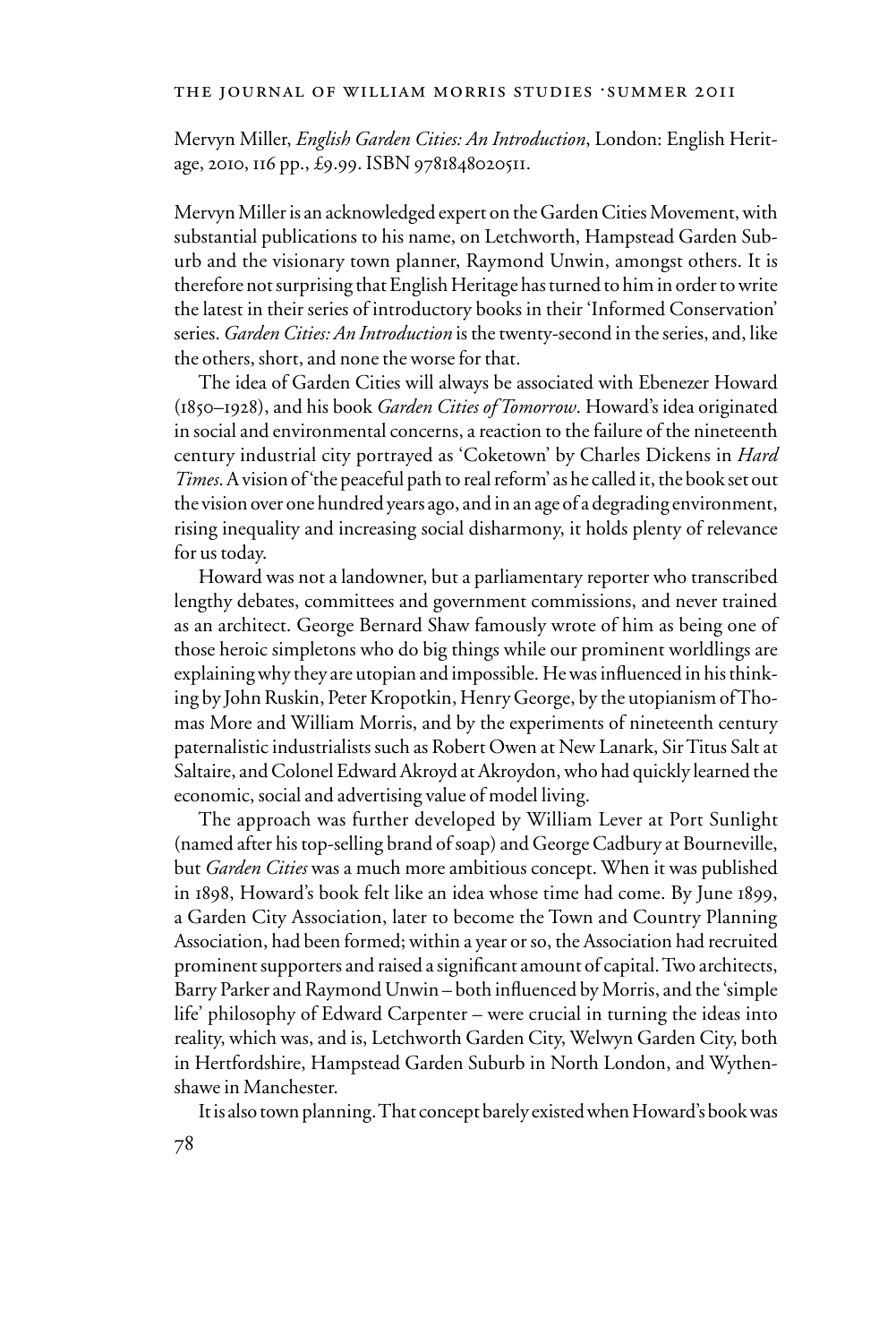published, but by 1909 the Town Planning Act, the cornerstone of British town and country planning, had been passed. It is difficult to imagine today the impact of town and country planning on politicians and social reformers during the first half of the twentieth century, although Winifred Holtby's *South Riding,* recently dramatised by the BBC, gives a flavour of the excitement and possibilities which it opened up for people across the country, eager for progressive change after the horrors of World War L.

The book takes these major developments sequentially – Letchworth, Hampstead Garden Suburb ('the suburb salubrious'), Welwyn, and Wythenshawe, exploring why developments took place when they did, the advantages and the disadvantages of each site, the extent to which they conformed to Howard's vision, in practise providing – this is after all a book published by English Heritage – much very interesting detail on layout, house design, the different architects whose work can still be seen, and some of the major modifications these places have undergone since their original construction. Miller takes the reader through the realisation of each development, beginning in September 1903 in a marquee south of Baldock Road, with pouring rain lashing the canvas, where Earl Grey declared the estate which became Letchworth open.

The chapters on Garden City homes and the 'spirit of the place' provide delightful detail on how the new residents lived, and what they did. The 'simple life' was certainly part of the deal, especially in Letchworth, which became notorious nationwide, with pacifism, internationalism, vegetarianism, temperance, Esperanto and Theosophy all playing their part, leading to a number of literary and theatrical parodies. The reader is supplied with plenty of images, both contemporary and current, and dozens of photographs to illustrate what garden cities look like, and what anyone taking a day out to explore these locations today might hope to see.

Miller's assessments of these initiatives are pithy and to the point. Of Hampstead Garden suburb he writes that it '… represented the architectural ideals of the Garden City Movement to perfection, (but) in planning terms it fell short of attaining Howard's comprehensive vision, being somewhat two-dimensional, restricted to institutional and residential elements and lacking provision for local employment'. Of Welwyn – which he considers to be by far the most successful in realising Howard's vision – he states, '… whether its success was and remains due to convenience for London commuters is a moot point. Its achievement in building a genuinely new city was, however, of huge importance in influencing later experiments in town planning: it was the conduit through which Howard's garden city ideas flowed into the post war era of reconstruction, of which Welwyn Garden City itself became a significant part'.

However, probably because of the restrictions of the brief, Miller does not address the influence of the Garden Cities on the New Towns Movement which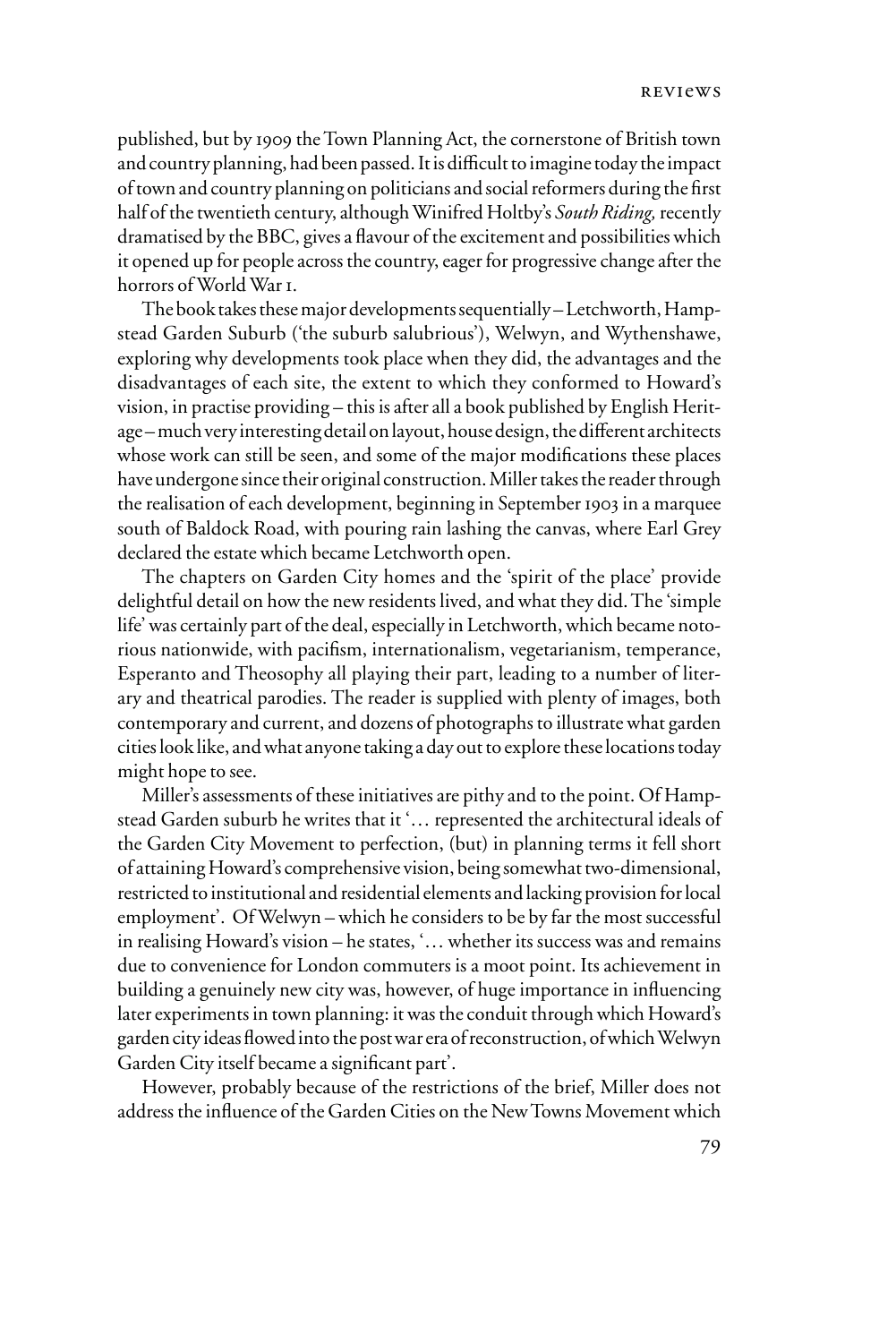## THE JOURNAL OF WILLIAM MORRIS STUDIES .SUMMER 2011

followed the Second World War, let alone the effect of this kind of thinking and planning on practise around the world, from America to India. The New Towns Act 1946, the work of Town and Country Planning Minister Lewis Silkin, and the role of the Commission for the New Towns are dispatched in less than three pages. So, while the book celebrates the successes of the Garden Cities movement in an accessible and informative way – and there is plenty to celebrate – it does not address some of the failures and the lessons to be learned. If Miller had been given room to discuss whether Howard's vision really worked and what we can draw today from these very substantial and long lasting experiments, for a future where sustainable living in constrained environments will become a much more pressing priority, it would have been a more interesting book.

*Martin Stott*

*Royal School of Needlework Handbook of Embroidery (1880) by Letitia Higgin,*  edited by Lady Marian Alford. With an introductory essay by Lynn Hulse, London: RSN Archive D2, fol. 27 v. Royal School of Needlework, 2010, £20. ISBN 9780956645500.

The re-issue of Leticia Higgin's 1880 *Handbook of Embroidery* is very welcome. Not only has it long proved an invaluable technical guide for embroiderers but also, in later years, a very useful historical source. Despite being a story about the formation of a book, this volume is particularly useful for textile historians for its well-researched introduction, which traces the evolution of the original publication and provides a survey of the foundation in 1872 of the Royal School of Needlework, Britain's most enduring professional embroidery workshop, which, having weathered the vagaries of fashion for almost one hundred and forty years, continues to practise to this day.

During the mid 1980s I was approached to see whether I would be willing to write a history of the School. My predecessors at the Victoria and Albert Museum had declined the opportunity to arrange a centenary exhibition at the Museum in 1972, finding few surviving archives and so, with a full-time job and limited time for research, I too reluctantly refused. I am pleased to say that with her introductory essay Lynn Hulse should be congratulated for achieving much more than seemed possible some years ago. Her thirty-six-page Introduction (with seven additional pages of footnotes) is packed with information discovered not just in the organisation's archives but also from a wide range of sources, as the extensive bibliography testifies. She has identified (often with biographical notes) many of the main personalities involved in the 1880's publication but, more significant, the early years of the School and its important role in the revival of hand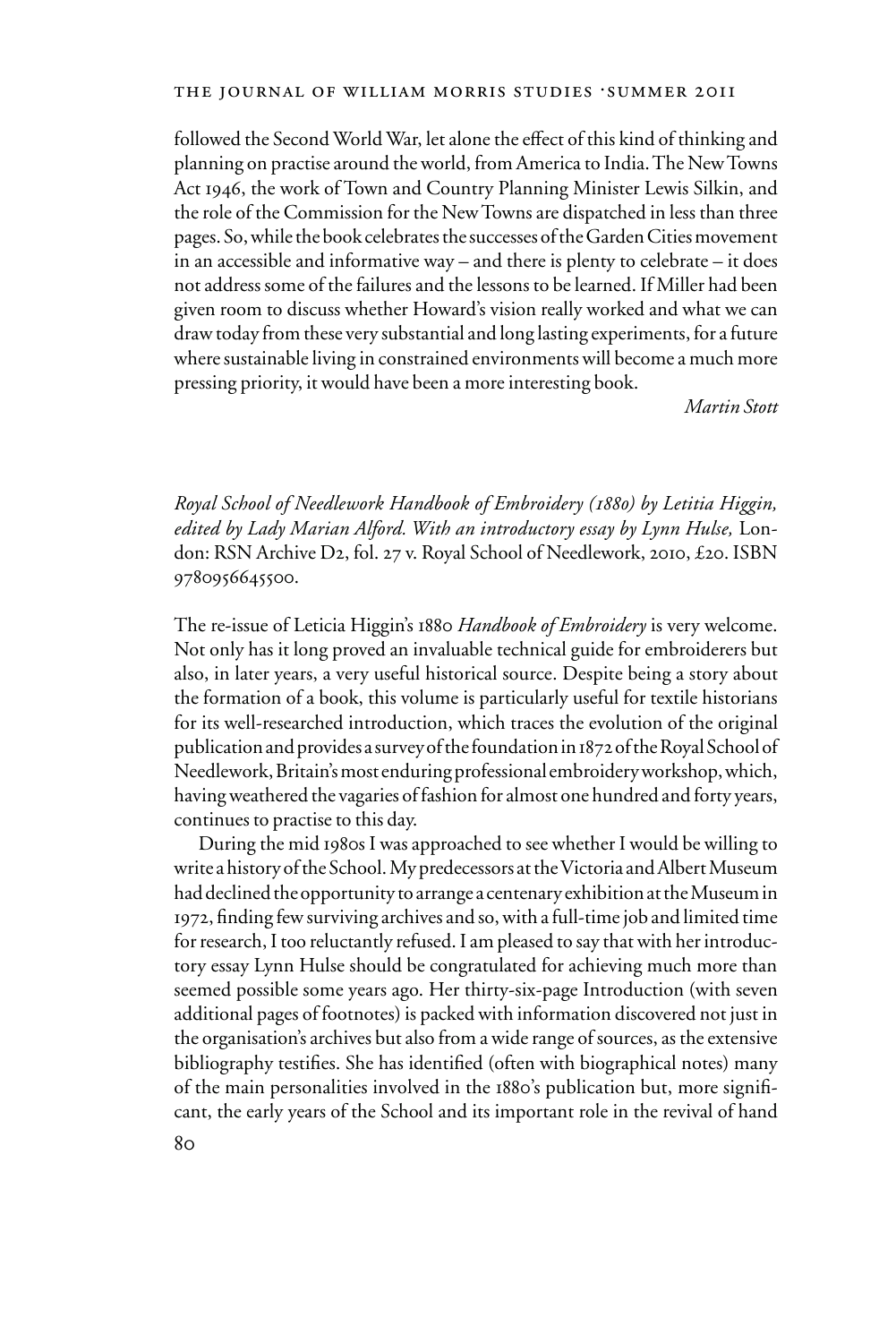embroidery during the later part of the nineteenth century. Hulse was employed as Archivist and later Tutor in Contextual Studies at the Royal School: it is a tragedy that lack of funds has forced the termination of her contract, for without an understanding of the School's history and purpose its teaching is likely to suffer.

The craze for canvas-work embroidery (referred to in later years as embroidery by numbers) took Britain by storm with the widespread import during the 1820s of German printed patterns and bright merino wools to complete the panels. Skills developed over centuries and handed down through families were abandoned for these kits, which demanded no more that an ability to hold a needle and thread and follow a printed or painted guide. Hundreds of versions of historical, biblical and literary scenes were embroidered and this type of work became so popular that many haberdashers' shops at the time were referred to as 'Berlin Warehouses'.

Fortunately not all nineteenth century embroidery lacked innovation and artistic individuality. Exponents of ecclesiastical embroidery, produced almost exclusively in convents and other religious institutions, maintained and increased the technical excellence of their work as the revolution in, and expansion of, church building spread throughout Britain. Using designs by many of the leading architects and designers of the day, church needlework outshone anything produced in the home. It was feared that domestic embroiderers would never again aspire to the same heights.

The architect George Edmund Street, an expert on medieval embroidery and keen designer of needlework for his own churches, was one of the first to record the potential demise of domestic production. In a lecture of 1863 printed in *The Ecclesiologist* magazine he stated 'Is it possible for anyone to feel any joy in the contemplation of the work in which so many ladies pretend to find pleasure – that contemptible system of cross-stitch work, which requires no sense, no thought, hardly any manual dexterity on the part of the worker; and which, be the worker good, bad or indifferent, produces the same hard formal absence of good results?'

William Morris, who had worked in Street's office for a short period during his youth, had already come to the same conclusions. Ignoring the prevailing commercial trends, he had revived traditional skills and by 1872, the year that the Royal School of Art Needlework was founded, there was already a strong body of feeling within artistic circles that things needed to change. Morris taught himself traditional embroidery techniques soon after leaving Oxford, by completing an intensively worked and eccentric looking hanging of his own design for his rooms in Red Lion Square in London. Over the next four years he designed two quite separate sophisticated embroidery schemes for the furnishing of Red House, gaining confidence within that short time and mastering which techniques produced the right effects and how to teach these to others.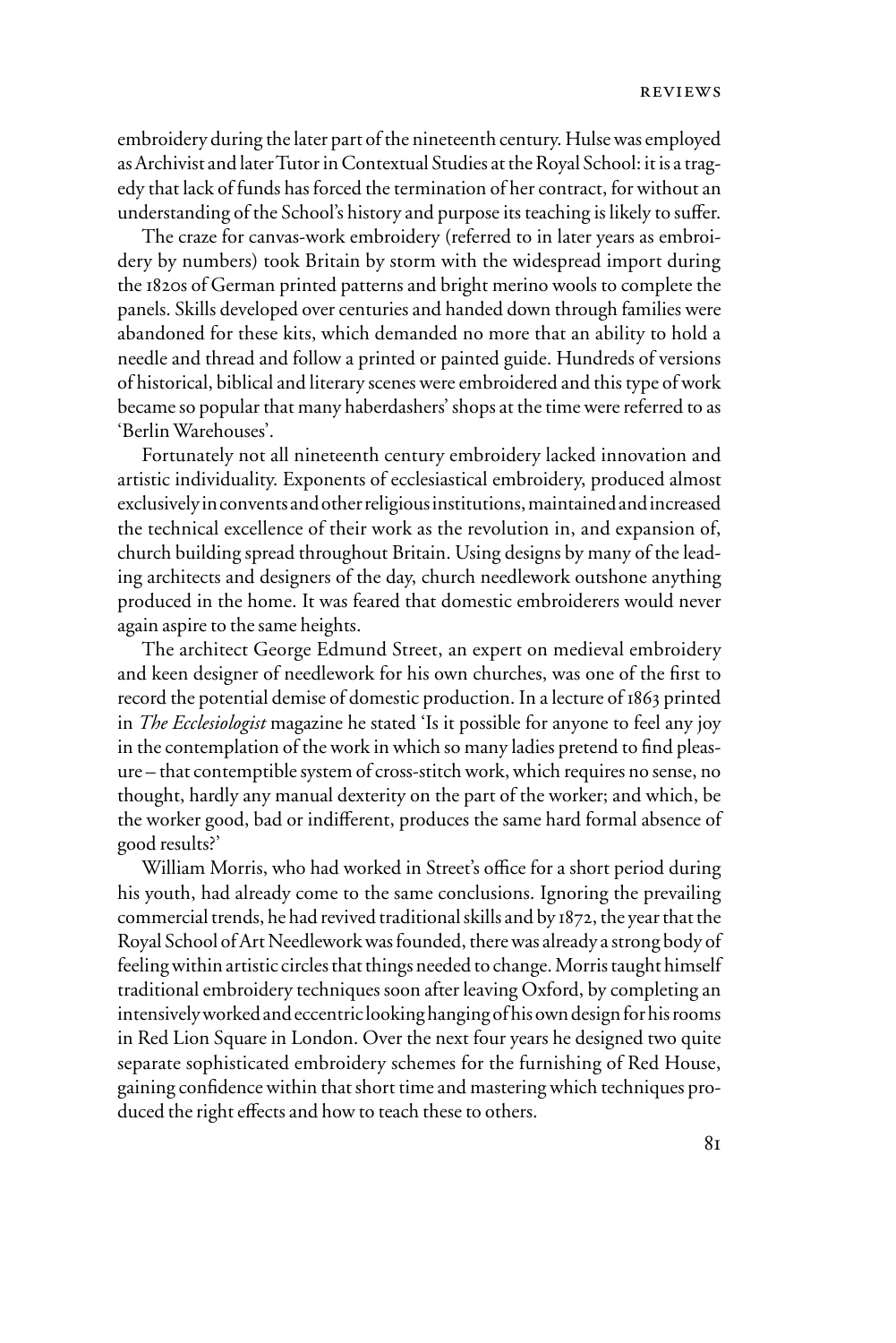Street and Morris were not alone in advocating an improvement. Many male artists and designers were involved in the push for change and this gave the campaign credibility within the wider artistic world. However, it was left to wealthy and influential members of British society, both men and women, to provide the means to make this happen.

The Royal School of Art Needlework, as it was initially named, was founded by Lady Victoria Welby, wife of a Baronet and Conservative MP, and opened in 1872 with premises over a bonnet shop in Sloane Street, London. Its aim from the outset was to concentrate on secular embroidery. Lady Welby's intentions were not only to provide teaching of traditional techniques but also a means of employing 'distressed gentlewomen in reduced circumstances', a theme echoed in a number of philanthropic projects at the time. Output would concentrate on the completion of orders and commissions for new work but also adapting, transferring, repairing and copying historic pieces at a time when the London antique trade was burgeoning.

Despite any urgency brought on by their circumstances, it was not easy for potential employees to gain employment at the School. Apart from demonstrating considerable skills with the needle, applicants required two references from 'respectable members of society' and were expected to live within commuting distance. Successful applicants were then put through an initial course of technical training consisting of nine five-hour lessons for which they paid a fee of  $\mathfrak{L}_5$ . Once employed, they worked seven hours per day.

Lady Welby's main support came from the ranks of British aristocracy and included Viscountess Down and the Countesses Spencer, Brownlow and Cowper. From the beginning women took on the role of directing the School's activities with men taking care of funding – very much in line with the average middle-class Victorian home. The Managing Committee for 1880 comprised twelve women with seven men forming a separate group to control finance.

Royal patronage provided an important early seal of approval. Princess Helena of Schleswig-Holstein, Queen Victoria's third daughter, became President, and in 1875 the School acquired its royal prefix when the Queen agreed to become patron. The School was beginning to exhibit political and social clout, and within two years of opening, an increase in orders enabled the number of qualified embroiderers employed to rise from twenty to eighty-eight, with twelve staff dealing directly with administration.

It is not clear who was responsible for artistic direction during the early days. Some practising artists and designers seem to have been involved on the periphery, but only three of those listed as Committee Members can be identified as possessing artistic qualifications. These are Lady Charlotte Schreiber, the traveller and collector, Madeline Wyndham, friend and client of William Morris and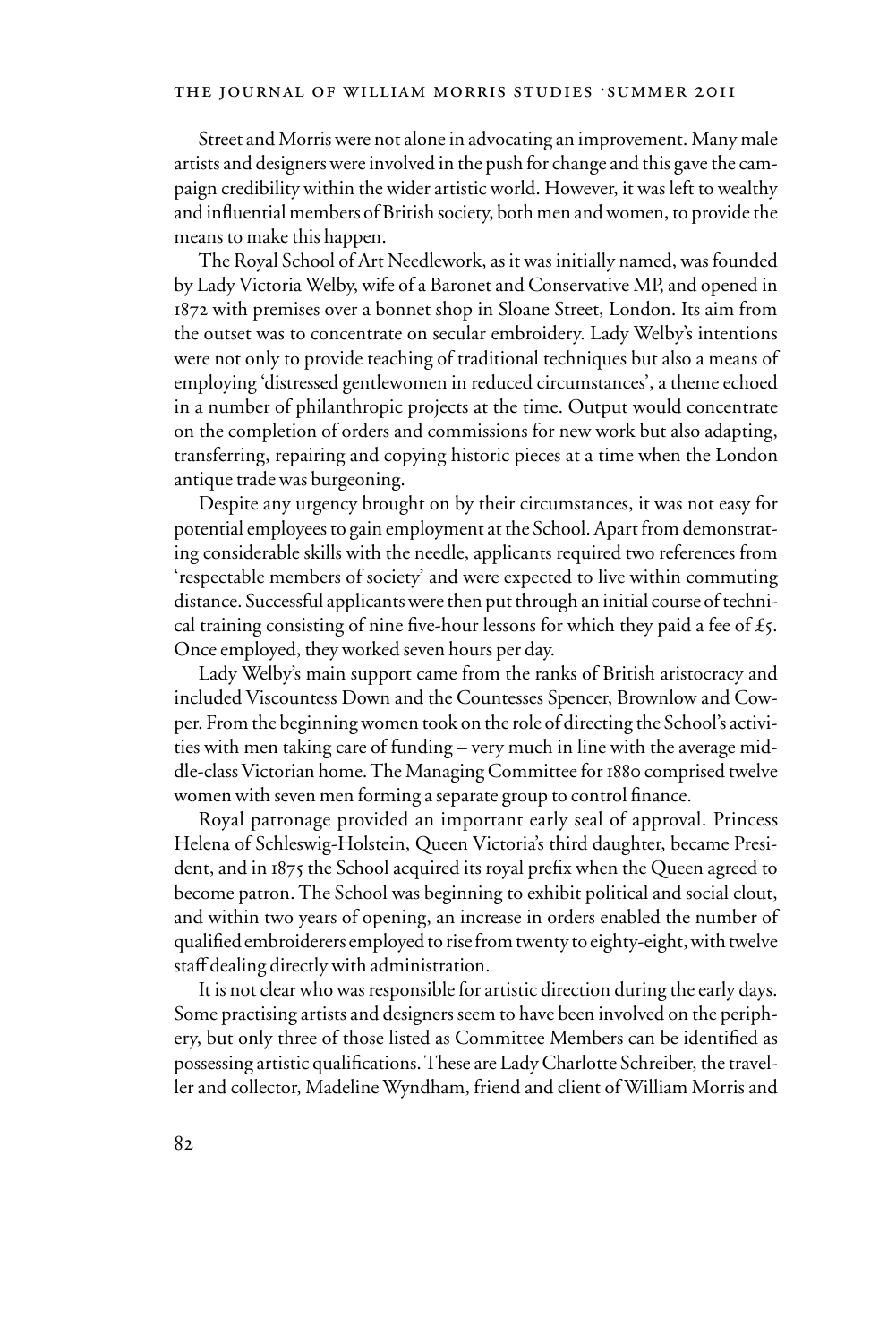a member of 'The Souls' artistic set based around Clouds, her country house in Wiltshire, and Sir Coutts Lindsay, water colourist and founder of the Grosvenor Gallery.

In 1875 the School moved to larger premises on Exhibition Road. By then there were several separate departments specialising in different types of embroidery, and the School began what history has shown to be its most important artistic period. Many embroidery designs were produced in-house, but a separate fund was set aside for the purchase of work by leading free-lance designers of the day. An advisory panel of 'gentlemen skilled in decorative work', including Lord Leighton, Edward Burne-Jones, Alma Tadema and the architects William Burges and G.F. Bodley was formed, and then superseded by a permanent Art Committee which advised on all new commissioned work. Madeline Wyndham seems to have been instrumental in involving William Morris and Edward Burne-Jones, and some of their designs pre-date the move to South Kensington. Other notable recruits were Fairfax Wade, Selwyn Image and Walter Crane, the most successful of all, whose relationship with the School continued for twenty years.

The School acquired a stand at the Philadelphia Centennial Exhibition of 1876. It was the largest project taken on to that date and Bessie Burden, Jane Morris's sister, is said to have directed some of the work. The large and impressive stand displayed crewelwork curtains, hangings and screens designed by Walter Crane and William Morris. Despite suffering heavy financial losses, the School's work was universally applauded. In later years Candace Wheeler, one of the founders of the American Aesthetic Movement, cited it as one of her greatest influences. The School developed a continuous following in the US, owing in part to the publication there of the *Handbook*, and various offshoots over the next few years.

Returning to the main subject of this book, one can only admire the decision to go into print with the *Handbook of Embroidery* in 1880, at the height of the School's popularity. As already indicated, the *Handbook* is a technical manual on traditional embroidery with sections on materials, stitches, equipment and types of needlework. It also includes a section on finishing and one on frames and framing. Instructional linear drawings are scattered throughout. The book ends with twenty-five illustrations of commercial designs by the School. Just three are from the studio, the rest by fashionable designers of the time including Walter Crane, William Morris Fairfax Wade, Gertrude Jekyll, and Selwyn Image.

Lynn Hulse's research follows, blow by blow, the routes followed by Lady Marian Alford, the formidable Vice President of the School, in sponsoring, organising and editing the publication. Letitia Higgin, who was the third author to be considered, had already submitted the text of a book on embroidery to the Managing Committee, who approved its publication. A Lancashire woman, she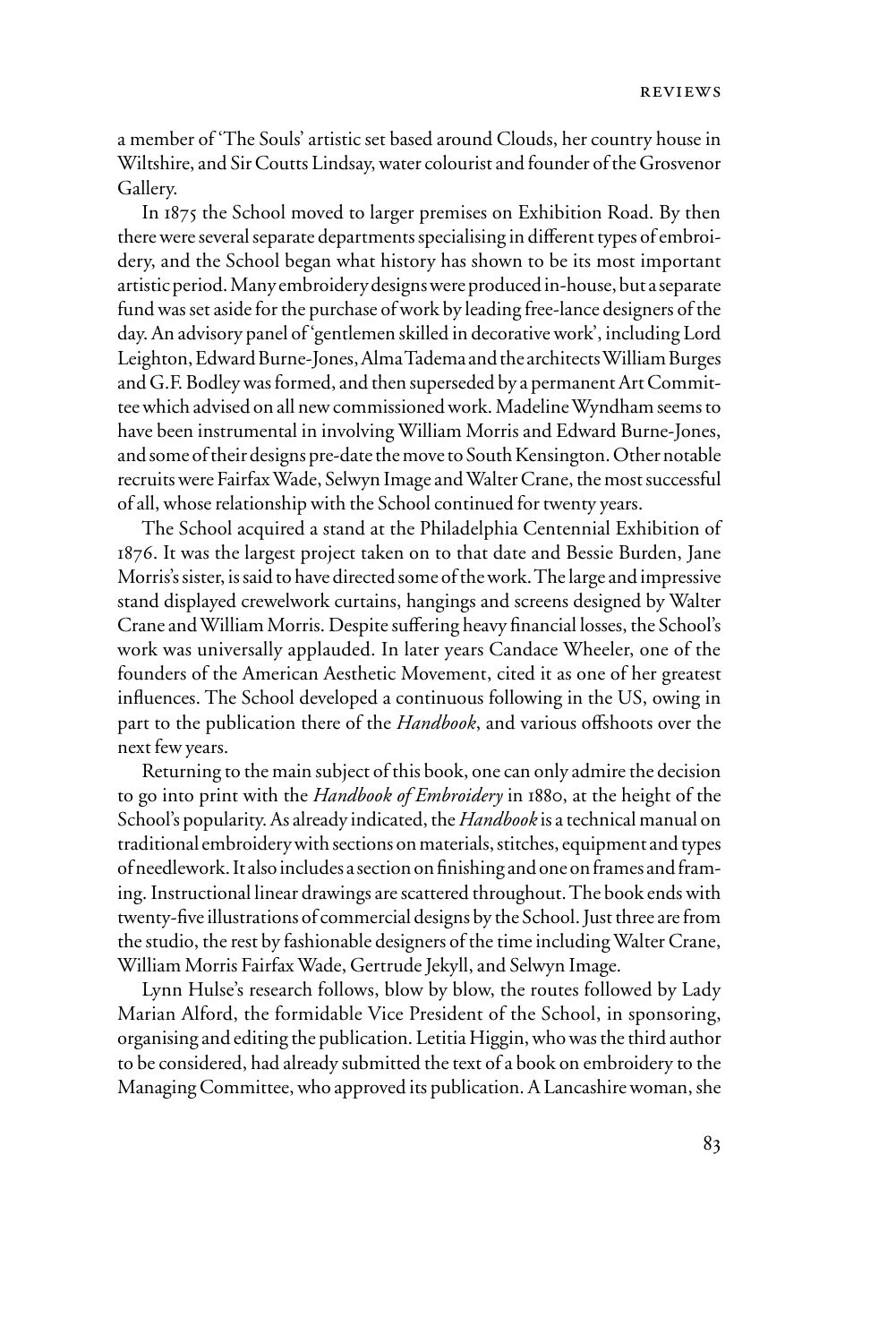was one of three sisters employed by the School and, at the time of publication, was the School's assistant secretary. Lady Alford's editing of the submitted text and the problems she encountered with a proposed second volume, is a torturous read and it is difficult to decide which of the individuals involved was most to blame for the abandonment of the later project owing to a dispute over copyright. Lady Alford, clearly devastated by the lack of support from the School, resigned in 1883: Leticia Higgin left a year later. However, her career blossomed, as she went on to found the Society of Associated Artistes, a London business specialising in costume embroidery, and continued to write for the *Art Journal* and *The Magazine of Art*.

The new book is divided into two separate sections, the illustrated Introduction, followed by the re-printed *Handbook*, which is cleverly printed on cream paper in order to differentiate it from the new text. It is physically attractive and easy to handle, although the lack of an index makes it a difficult book for an historian to dip into. But that is not the book's true purpose and practising embroiderers will find it just as useful as when it was first published one hundred and thirty-one years ago.

*Linda Parry*

Penny Sparke, Anne Massey, Trevor Keeble & Brenda Martin, eds, *Designing the Modern Interior: From the Victorians to Today*. Oxford and New York: Berg Publishers, June 2009, 320 pp., 100 b&w illus. Hbk, ISBN 978-1-84788-288-2, £75.00: pbk, ISBN 978-1-84788-287-5, £27.99.

*Designing the Modern Interior* brings together nineteen contributors and editors, many drawn from the pioneering design-history stable at Kingston University, but also springing from Sheffield, Oxford, the Royal College of Art, the Bard, the University of Vienna and the broader international academic community. The contributors' fields include cultural studies and sustainable design as well as architectural and design history: there has been a surge in studies of the interior during the last ten years. The Arts and Humanities Research Board Centre for the Study of the Domestic Interior, formed by the Royal College of Art, the Victoria and Albert Museum and the Bedford Centre, Royal Holloway, University of London, is one manifestation of this.

The book discusses how the modernising impulse in interior design began during the Victorian period, and places the modern interior in a broad, multidisciplinary context: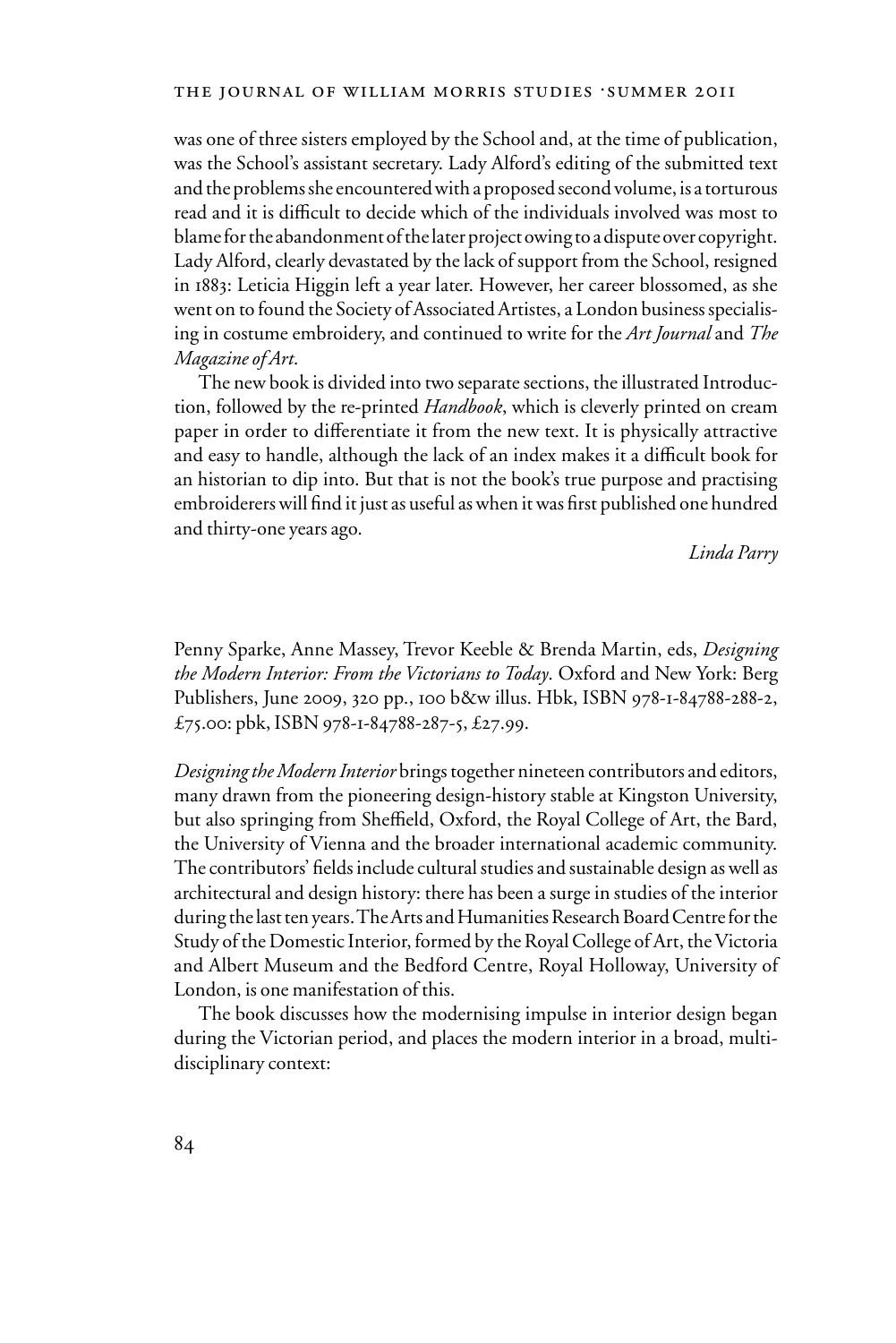Given the breadth of its manifestations, meanings and influences – the modern interior can be linked to architecture, which is visible in plans, axonometrics and photographs etc.; to the idea of theatre, as, that is, a 'stage set' for its occupants which invokes discussions about interiority; as an extension of the body, linked to the world of fashion; and as a represented, mediated ideal connoting a modern lifestyle. (p. 3)

A clear structure divides the text into four chronological sections, almost books within a book, each with an introduction giving an overview of the contents and the period covered, followed by illustrated case studies. In her lucid general introduction, Penny Sparke lays out the purpose of the book as:

… to portray the modern interior as both linked to the experience of modernity in all its complexity and as it was addressed by architects, decorators and others who sought to find visual, material and spatial means of expressing that modernity, the modernists among them. In adopting this approach the book's main aim is to provide students of the late nineteenth- and twentieth-century interior, practitioners who intervene in the design of interiors, and anyone else interested in the spaces we inhabit, with an understanding of why they look as they do and convey the meanings that they do, and with a sense of both the context of, and the key themes that informed, the development of the interior in the period in question.  $(p, i)$ 

Emma Ferry's introduction to the section on the late nineteenth-century describes the lasting influence of Nikolaus Pevsner's *Pioneers of the Modern Movement from William Morris to Walter Gropius* (1936) as it tried to persuade the English that architectural history was a line of progress culminating in the 'Authentic Modern Movement'

The dominance of this approach explains the early tendencies of architectural and design historians working on the nineteenth century to focus upon the use of new materials and building types; to highlight the work of designers like Morris and Mackintosh; and to trace the emergence of the avant-garde rather than popular revival styles. (p. 15)

Mid-twentieth century exhibitions of Victorian and Edwardian decorative arts deliberately sifted items of extreme, bad or derivative taste. Peter Floud's introduction to the catalogue of the exhibition 'Victorian and Edwardian Decorative Arts' (1952) at the V&A is quoted:

We have deliberately eliminated what was merely freakish or grotesque. At the same time we have purposely left out a whole host of Victorian designers whose work was unashamedly based on the copying of earlier styles. (p. 17)

It was not until the 1970s that a more inclusive approach to Victorian design was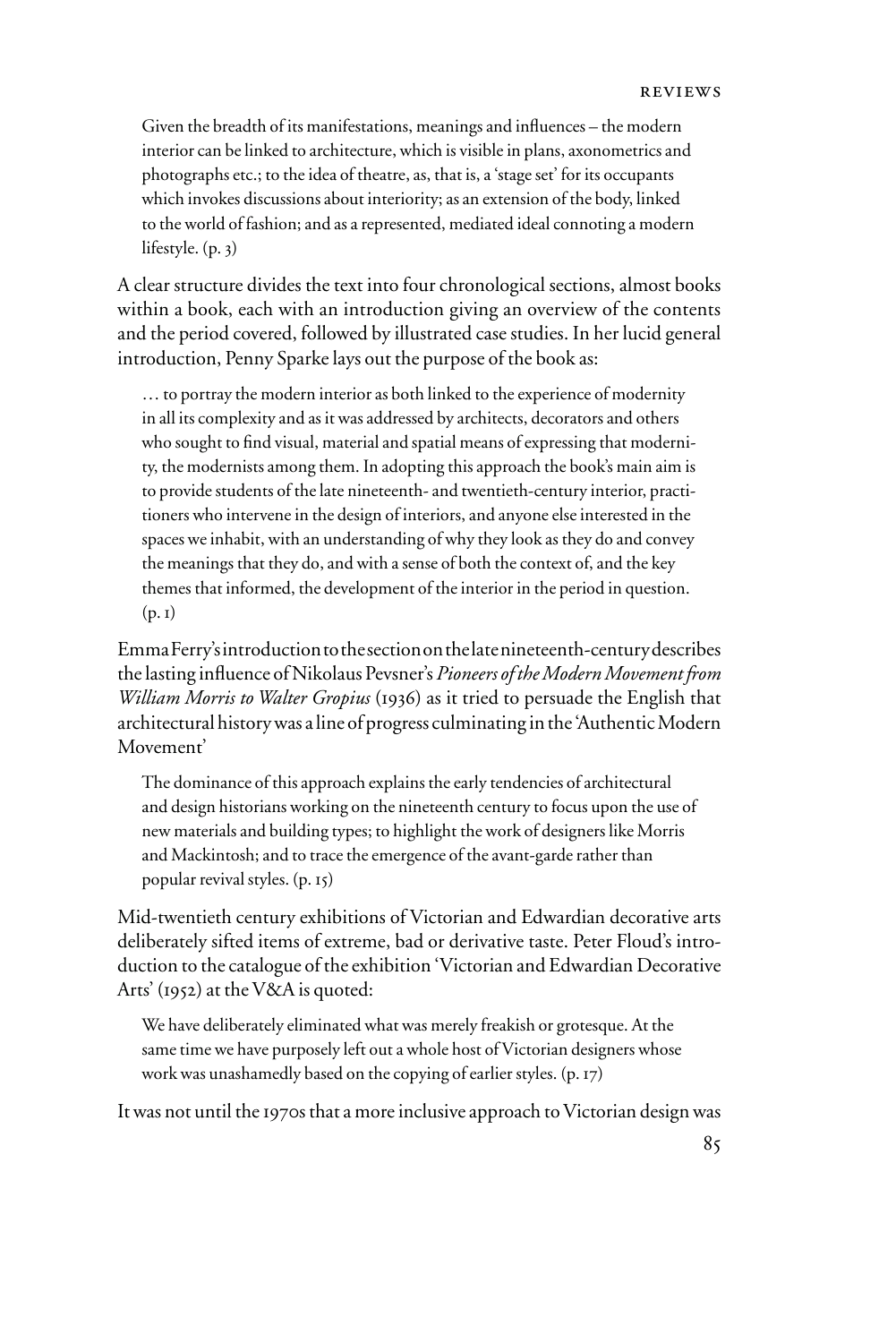#### THE JOURNAL OF WILLIAM MORRIS STUDIES .SUMMER 2011

employed and the period was more honestly represented.

Modernism spawned a variety of slightly confusing terms. 'Modernisation' bred 'modern' which was followed by 'modernism', 'modernity', 'modernist', 'modernistic' and 'moderne'; 'the International Style', 'streamlined' or 'surreal', 'contemporary', 'retro' or 'minimal'. Elsa Lanchester described 'the spacious bareness around me' in the modernised flat she shared with Charles Laughton, (p. 7) and modernist housing was designed to look practical, rational and functional. It sought to use new materials and mass-production techniques and to bring modern housing within the reach of the majority of the population. It was antihistoricist and antidecorative. German and Fennoscandian expatriates Walter Gropius, Marcel Breuer, Josef Albers, Elliel Saarinen, Walter Knoll and Mies van der Rohe disseminated modernism in the United States, whence it was transported to the rest of the world. However, there are great contrasts in modernity's manifestations. Mies van der Rohe, for instance, provided ascetic, spare settings 'in which decoration is provided only by the shadows that fall on their white walls', (p. 8) whilst the Bloomsbury Group, also defined as 'modern', covered their Omega furniture and walls with pattern and figurative designs. The Bloomsbury set may be seen as signalling their British roots through 'the amateur traditions and whimsical iconographies of the Arts and Crafts movement'. (Note 10, p. 91) Charles and Ray Eames gave the nod to comfort and to decoration as a form of personal expression, while living in a house composed of mass-produced, industrial components and sharing the same furniture designs in their domestic interior and their work space. Their collection of objects proved that everything can be of decorative value, from Japanese pottery to a beautiful pebble.

Modern housing has not always been easy to live in. Edith Farnsworth found the transparency of the house Mies van der Rohe designed for her most uncomfortable. Other modernist icons, such as Corbusier's Villa Savoye, 'were not exactly cherished family homes but rather showcases or second residences, used to entertain large parties rather than to accommodate the messiness of everyday reality'. (Christopher Reed, p. 128) Corbusier's houses could be unpractical, however functional they appear. Most mass housing in Britain continued to employ conventional brick construction in the Georgian style as being less expensive and more appropriate to the national environment than new materials and production methods. Far from serving the working class, the modernist style in Britain was embraced most strongly by the bourgeoisie, who suddenly found themselves with fewer servants in the first half of the twentieth century and could thus appreciate its spare rationality.

Homophobic and sexist rhetoric could be used in criticisms of the interior. Corbusier's gendered *Towards a New Architecture* opens by defining 'houses and moth-eaten boudoirs' as feminine spaces which undermine the masculinity of the men who live in them, leaving them 'sheepish and shrivelled like tigers in a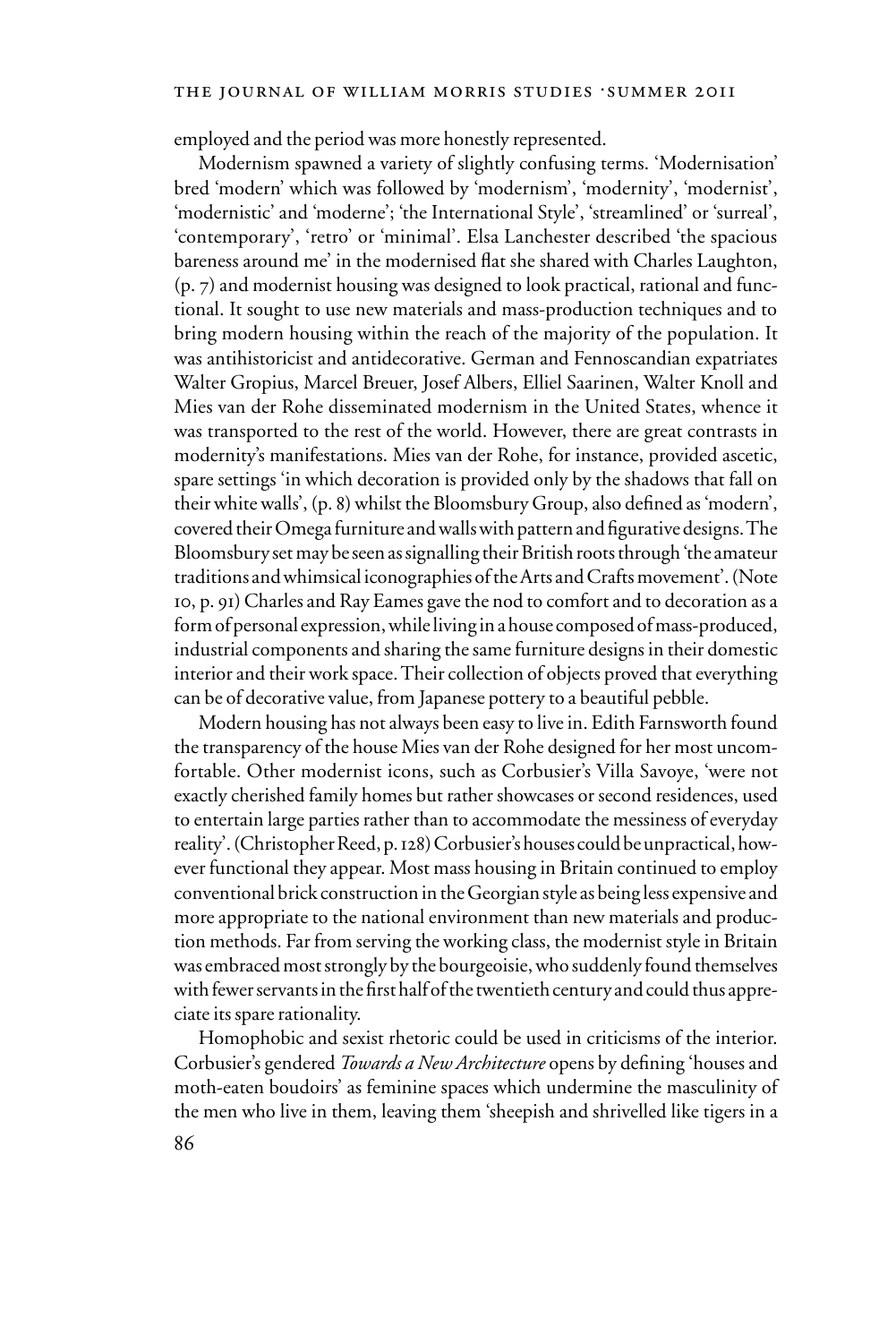cage'. (p. 80) Christopher Reed describes a playful, home-grown style of British modernism, which he labels the 'Amusing style'. The products of the Omega workshops and the style showcased, for instance, by the Sitwell House in *Vogue* in 1924, with its exotic mélange of baroque furniture laid with silver, tribal artefacts and modern art, are certainly amusing. They were popular among emancipated young women and therefore vilified by the likes of Paul Nash and Wyndham Lewis, who longed for professional, male, modernist, interior designers.

Indeed, the first half of the twentieth century did witness the rise of the professional interior designer. At first designers were female, such as Syrie Maugham and Sibyl Colefax. Elsie de Wolfe had been an early pioneer, through her 1913 book, *The House in Good Taste*, in which she made the apposite comment, 'you will express yourself in your home whether you want to or not.' (p. 71) After the Second World War however, prominent, male, interior designers such as David Hicks and John Fowler came to the fore, often working directly with architects. In London the Royal College of Art hired the architect Hugh Casson to set up an interior-design course. Interior decoration was increasingly linked with fashion, feature films and holiday destinations as fantasy interiors proved an important part of the experience in hotels, cinemas, cafes and cruise ships. Magazines devoted entirely to the interior helped disseminate new trends and products and the Ideal Home Exhibition became a fixture of the London scene.

Beauty had been redefined. Elizabeth Darling of Oxford Brookes University describes Mies van der Rohe's buildings, such as the Villa Tugendhat, Brno, of  $1929-31$ , as containing abstract rooms with 'eloquent silences'. (p. 109) The filled living space of the nineteenth century is contrasted with the emptied living space of the twentieth century:

It is as though nature had entered the house in the grain of the wood, the fibres of the fabrics, the design of the cut onyx, the surface of the water in the winter garden ... nearly all of these surfaces are smooth, gleaming, and they often reflect light. Paintings, hitherto conventional components of living rooms, were replaced by the experience of framed nature. (pp. 111–112)

Latterly, there has been a post-modern reaction. Trevor Keeble describes how technology is now often used in a 'fetishistic and emblematic manner' in Joseph shop interiors, the domestic interiors of Future Systems, railway stations and airports. Memphis used colour, decoration, and the juxtaposition of materials and forms to challenge conventional understanding and, it appeared, to reject all trace of modernist 'honesty'. (p. 222) Internal spaces have been created by Foster Associates at the Royal Academy and the British Museum by glazing in previouly external space. Another trend is the conversion of disused industrial space, for instance Herzog and De Mueron's redevelopment of the Bankside Power Station into Tate Modern. Alison J. Clarke, Professor of Design History at the University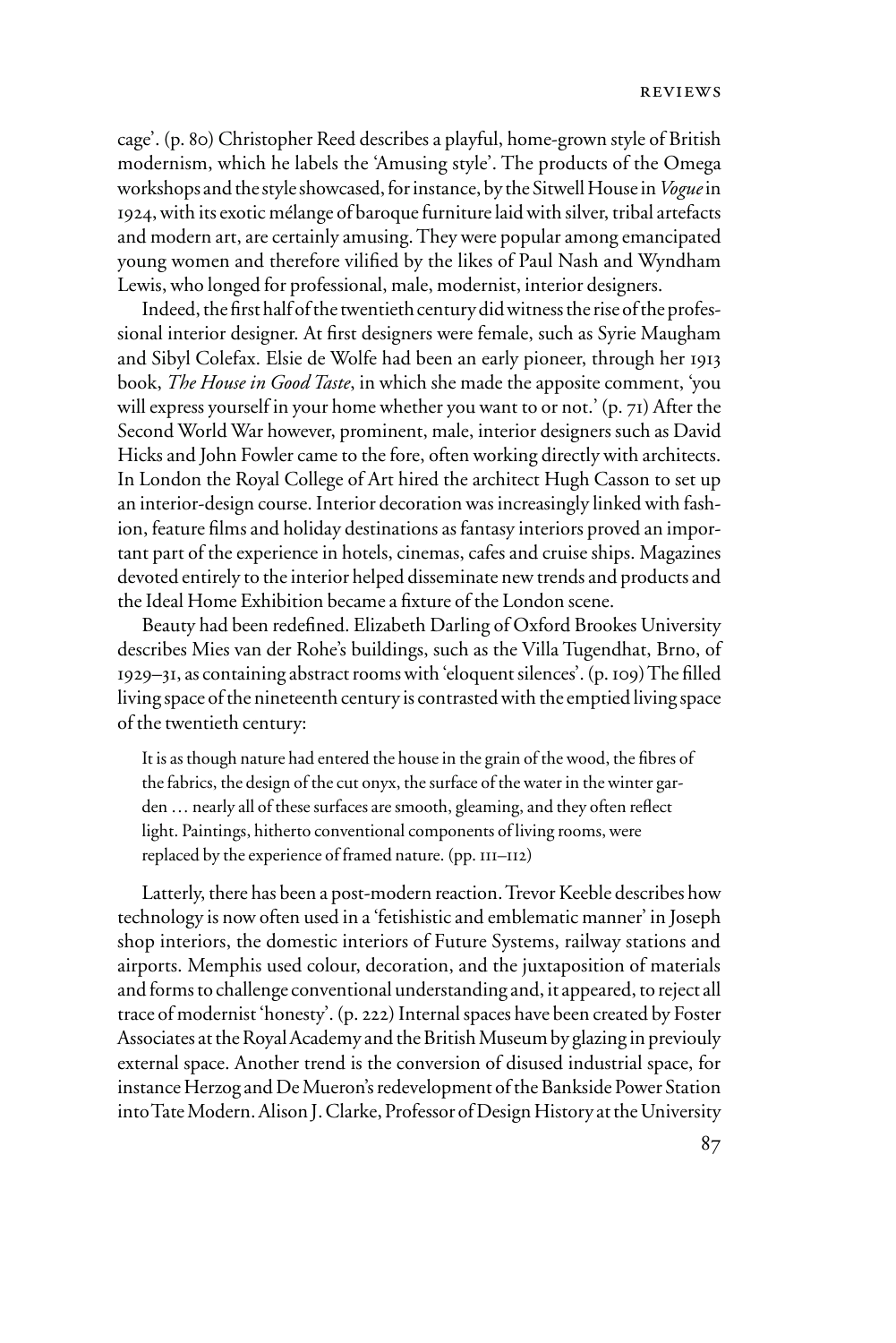of the Applied Arts, Vienna, describes how 'an ever complex and rapid system of style obsolescence is a defining feature of a late capitalist society'. (p. 270)

Unhinged from preexisting hierarchies of cultural capital, the new vernacular of style is interwoven in the processes of riddance that has come to define contemporary dwelling, be it the project of 'making-room' or decluttering or passing on. … The occupants of British dwellings, as they rearrange, declutter, modernise and retrofit their interiors, use style in constant processes of remembering and expelling. (p. 271)

The final contribution in the book, by Anne Chick of Kingston University, describes the Beddington Zero Energy Development (BedZED) which aims to encourage sustainable living. This partnership of the Peabody Trust, Bill Dunster Architects and the BioRegional Development Group has developed innovative housing for social and key workers in Wallington, Surrey. The central aim of the development has been the reduction of the ecological domestic footprint. 'Key to this ambition was the aim to assist inhabitants to change the default decisions of their daily lifestyle to ones which are sustainable'. (p. 277) The development aims to eliminate carbon emissions owing to energy consumption, and to reduce water consumption by 33%, power consumption by 60%, space heating needs by 90% and private fossil-fuel car mileage to 50% of the UK average.

*Designing the Modern Interior* is well referenced fully indexed, and contains a large bibliography. It provides an excellent example of academic rigour, presented with interest, and clarity in prose and print. The black and white illustrations and plans are relevant. This particular reader found the sans serif type difficult to read for long periods, but it looks beautiful and is totally appropriate to its subject. Apart from one contributor's misuse of brackets, the editing and presentation are exemplary. The prose is accessible, with no indulgence in the exclusive academic vocabulary or strangled syntax which can so mar academic books for the general reader. The content succeeds in its aims of offering an introduction to the broad themes evinced in interior design since the Victorian era.

*Diana Andrews*

Matthew Crawford, *The Case for Working with your Hands or Why Office Work is Bad for us and Fixing Things Feels Good*, London: Penguin, 2011, 246 pp., pbk, £8.99. ISBN 9780141047294.

If you have looked under the bonnet of a modern car and found yourself bewildered and distressed by futuristic machinery which does not resemble an engine, you might find some solace in *The Case for Working with Your Hands*. Matthew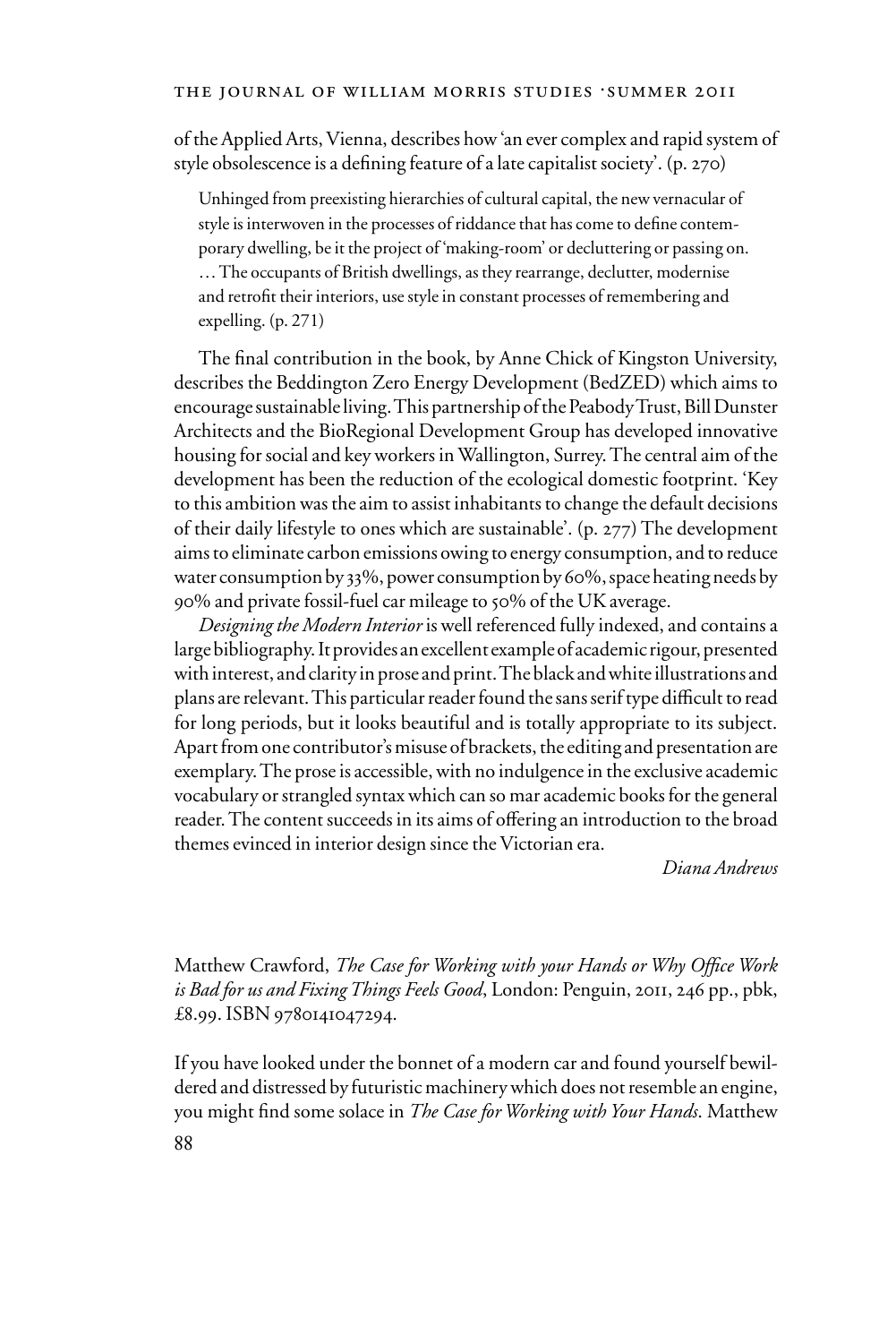Crawford despises what he describes as 'the layers of electronic bullshit that get piled on top of machines', (p. 7) and sees this as a symptom of a much wider cultural malaise which deskills workers and makes false promises of freedom through consumer culture. It soon becomes apparent that the author has led an interesting life. From the age of nine to fifteen he lived in a commune; he then worked as a mechanic and as an electrician before developing an interest in philosophy while studying for a Physics degree, which led to a PhD in the history of political thought. He was then appointed as executive director of a Washington think tank, but lasted only a year before resigning to set up his own motorcycle repair shop. This unusual career trajectory forms the substance of much of the book: biographical episodes are analysed through the filters of philosophy and socio-cultural research, to build up a critique of contemporary attitudes towards work.

Crawford's basic premise is that manual work is undervalued, both intellectually and socially. He explains his passion for motorcycle maintenance in some detail and builds up a sustained critique of the 'contemporary office', the 'knowledge economy' and global corporate structures which distance workers from the products of their labour. He traces this attitude to the development of 'scientific management' during the early-twentieth century, which sought to concentrate knowledge in the hands of a managerial élite who broke down the labour into small segments to be carried out by an unskilled (and therefore cheap) workforce. He describes how wages became compensation for work which lacked fulfilment, and typifies the modern condition in the figure of the mortgage broker who climbs Mount Everest during his summer holiday: 'the exaggerated psychic content of this summer vacation' (p. 181) sustains his vacuous professional life.

Crawford examines the frustrations of office work in a chapter entitled 'The Contradictions of the Cubicle'. He sees a fundamental contradiction in the way that corporations portray themselves as 'results-based' and 'performance-orientated', (p. 126) but suggests that when there is nothing material being produced, it is difficult to judge objectively how well an employee has performed. He contrasts this arrangement to that of a machinist in a factory: if the part the worker has produced does not meet specification, he has failed and the worker and employer find a way of correcting this failure. In an office environment, when employees are working towards ambiguous goals, success and failure are more difficult to evaluate. As the nature of corporate work is ill-defined, offices become timid places which lack any concrete sense of individual responsibility, which gives rise to anxiety, stress and the timidity of political correctness.

Crawford believes that the education system consistently undervalues and misunderstands craft skills. The 'new capitalism' demands a flexible workforce and so higher education concentrates on 'open' education which stresses the ability to learn new things and celebrates 'potential rather than achievement'.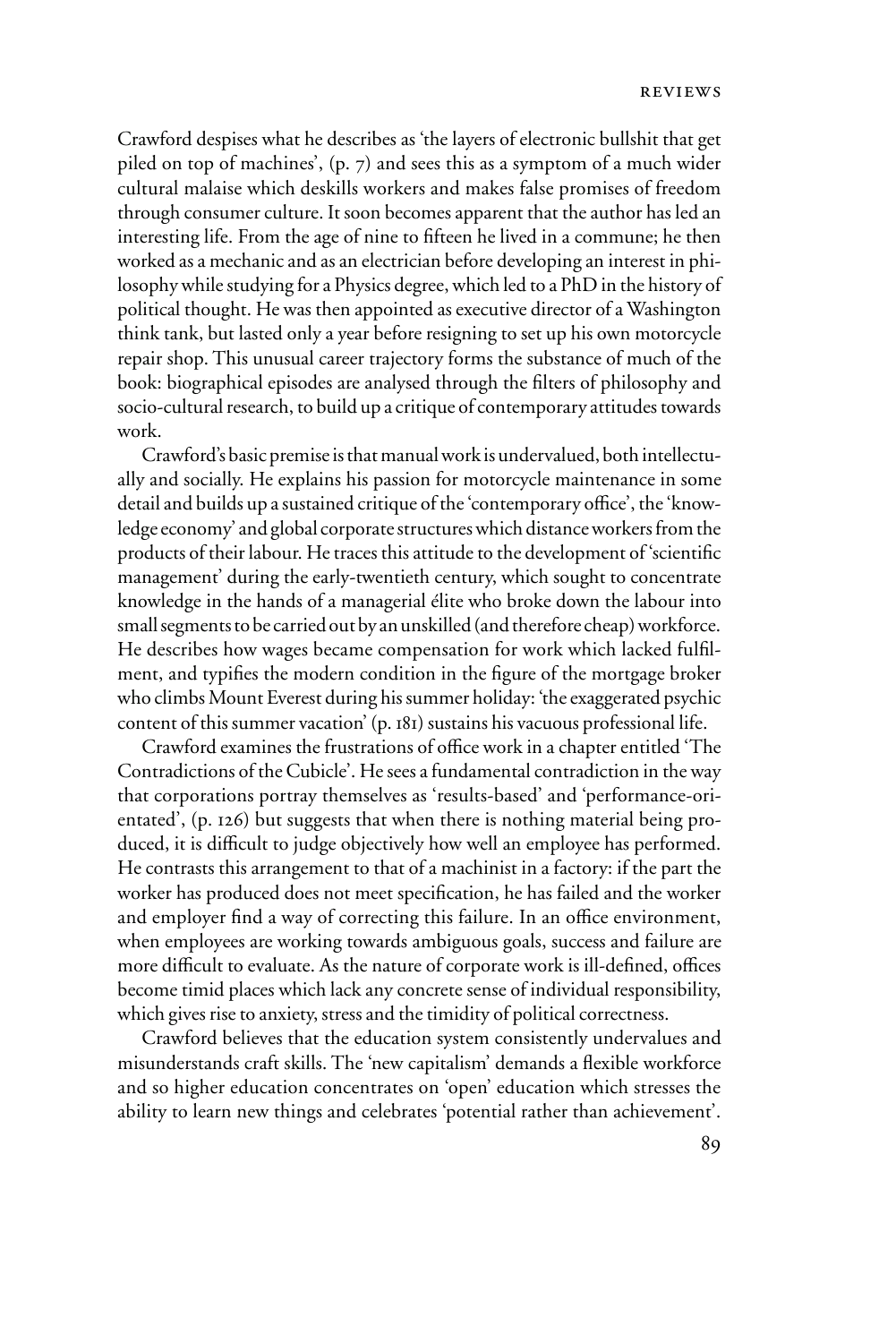(p. 19) By contrast, teaching a student to be a plumber or an electrician is seen as 'closed', making the egalitarians fear 'that acquiring a specific skill set means that one's life is *determined* '. (p. 19) The role model of the 'open' education is the management consultant, 'who swoops in and out and whose very pride lies in his lack of particular expertise'. (p. 20)

Against the banality of office work Crawford attempts to explain the 'cognitive richness of the skilled trades'. (p. 21) This argument is chiefly delivered *via* descriptions of his own education in the subtleties of motorcycle maintenance. Such work is skilled, presents mental as well as physical challenges and demands a nuanced approach. Respect for manual skill is elaborated in the description of the author's rite of passage in being allowed to help 'Chas', a skilled mechanic and machinist, rebuild the engine of his VW Beetle. Skilled mechanics must care for their work; be involved. The bad mechanic is illustrated by the author's favourite passage from *Zen and the Art of Motorcycle Maintenance,* where poor mechanics misdiagnose and damage the bike. Finding the real mechanical fault requires a certain attitude lacking in the poor mechanic: 'finding this truth requires a certain disposition in the individual: attentiveness, enlivened by a sense of responsibility to the motorcycle'. (p. 98) By examining the Greek root of the word 'idiot', Crawford then explains that someone who is idiotic fails to appreciate their pubic role, and does not connect their work with any public responsibility. This theme is developed throughout the book: working communities surrounding the skilled trades are shown to be healthy and intrinsically social. Gurus of motorcycle maintenance can teach an apprentice things a text book or diagnostic program never will, and apprentices gain entrance to the culture of skilled work by earning respect from the skilled workers. Crawford's commentary on the value of manual work is underpinned by a range of philosophical thought, particularly Aristotle, and the attempt to lead a good, happy life is presented as intrinsically connected to working with ones hands.

Someone influenced by the socialism of William Morris might be tempted to describe the politics of the Crawford's book as confused. On one side many of the anti-corporate arguments will be familiar to those who have read socialist critiques of capitalism and consumer culture, and much of the material about the value of manual work can be traced to writers such as Richard Sennett and Michael Polanyi. But far from being a socialist, Crawford agrees that defending the right to private property is 'a pillar of liberty'' (p. 209), and is a selfconfessed 'gearhead' devoted to petrol-guzzling motorcycles. He describes his mentor 'Chas' with some enthusiasm as 'once a classical guitar-playing Buddhist vegetarian ... now a gun freak and brilliant misanthropist'. (p. 84) He is explicitly contemptuous of political correctness and his own turn of phrase is unashamedly laddish. Sometimes this is funny and engaging, as in his concise exegesis of Aris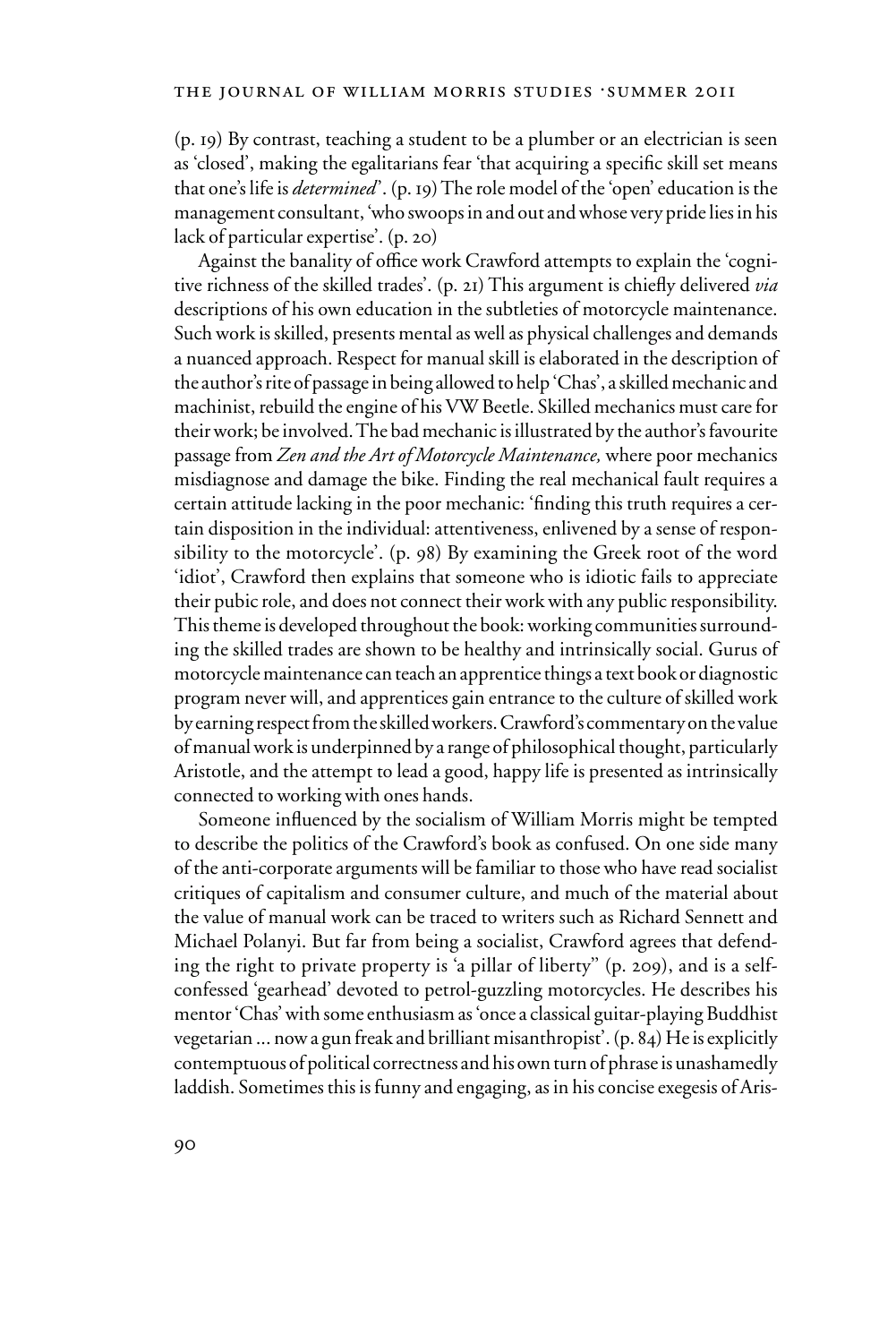totle: 'In English, this teleological understanding of happiness gets condensed in the proverbial saying "Happy as a pig in shit"'. (pp. 192–3) At times his bawdiness is far less appealing: 'Volkswagens ... tend to get passed around like a reasonably priced sex worker'. (p. 95)

Uncritical love of the language of the mechanic is integrated into his theory of work. Crawford admires the 'speed shop' (a specialist garage containing skilled mechanics) enormously, and suggests that one way in which an aspiring mechanics are vetted by the other workers is by their ability to return insults: 'If he is able to return these outrageous insults with wit, the conversation will cascade toward real depravity; the trust is pushed further and made reciprocal. If the young man shows promise, that is, if he is judged to have some potential to plumb new depths of moral turpitude, he may get hired: here is someone around whom everyone can relax'. (p. 183) Are we to understand that the implicit sexism in this scenario is a laudable way of furthering a culture of meaningful work?

The focus on the local, the personal and the specific is connected to a theme in Crawford's book which seeks to develop a critique of global universalising trends. In a biographical anecdote he describes arriving in India aged sixteen and feeling alienated by smells and unfamiliar sensations. He explains how his anxiety was suddenly overcome by a feeling of kinship with a group of Indian electricians performing a task which was familiar to him: 'They were currently encountering the world in a way that was familiar to me, orientating to it through a set of concerns I knew well, and the consciousness behind their eyes I took to be the same as my own'. (p. 200) In this and in other areas he champions the solidarity of workingclass culture against the blandness and false rhetoric of corporate globalisation. Personal engagement is necessarily superior to 'systems of universal ethics' which are criticised for being both 'dreary' and 'abstract'.

There are many admirable aspects to this book. It is very lively and readable, especially considering the complexity of the subject and the large number of sources employed in order to support the argument. Crawford's thoughts on the nature of meaningful work are a refreshing departure from what he describes as 'the kind of mysticism that gets attached to "craftsmanship" ', (p. 5) and he distances himself from a sentimental yearning for the 'simple life' in favour of an aim to 'rehabilitate the honour of the trades' – a project surely very close to the heart of William Morris. The specific aims of the book are articulated and argued convincingly and many readers will find themselves won over by his assertions about the devaluation of manual work. The problem, however, is what to do about it and here (inevitably) the book is less convincing. A mistrust of collective ideals is all very well, but this prevents Crawford from really confronting the corporate culture he clearly loathes. It is difficult to envisage how small-scale capitalism might be a remedy for the ills articulated in this book, or how this might exist